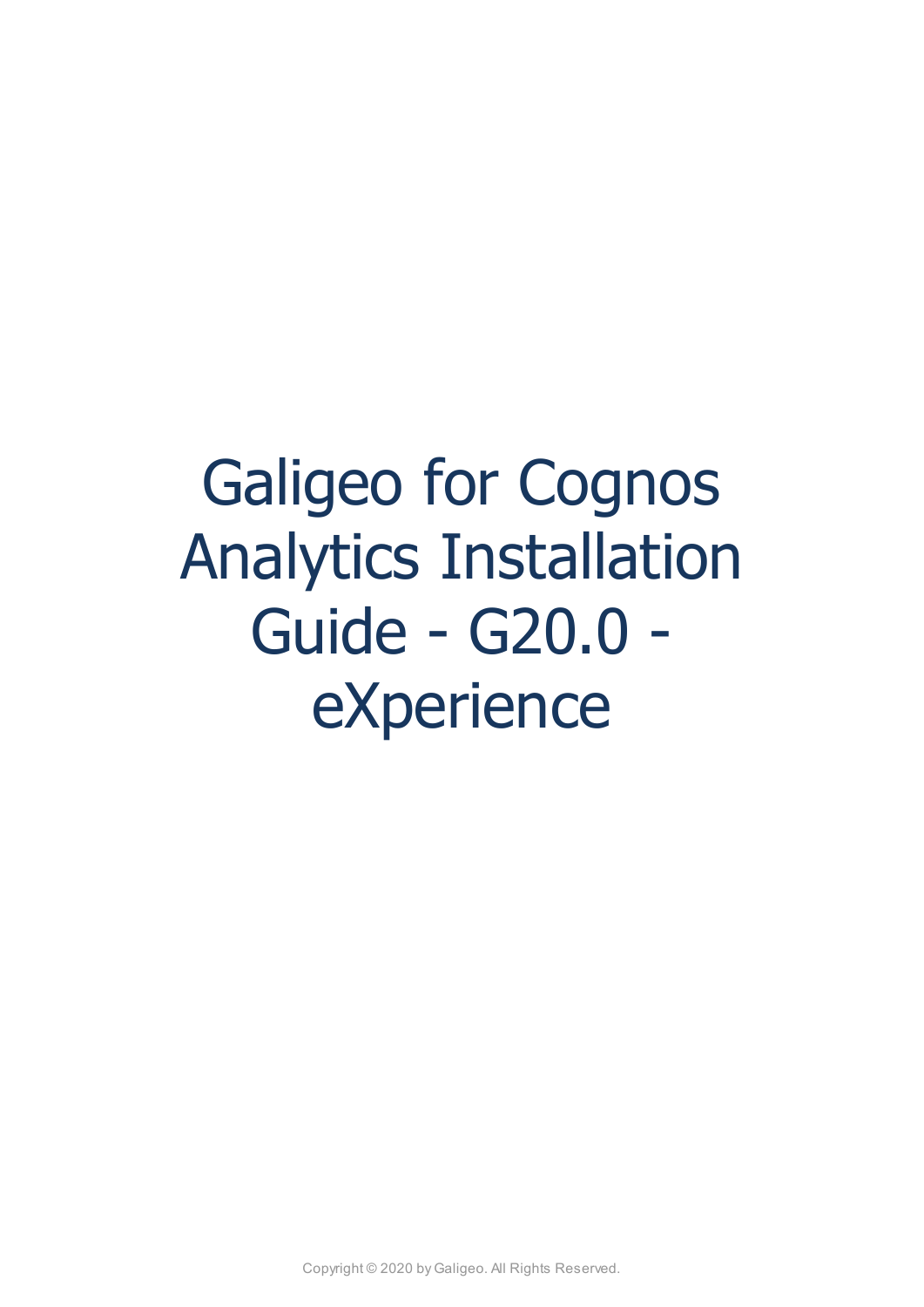# Table des matières

| 10 |
|----|
|    |
|    |
|    |
|    |
|    |
|    |
| 16 |
|    |
| 16 |
|    |
|    |
| 18 |
|    |
|    |
|    |
|    |
|    |
|    |
| 25 |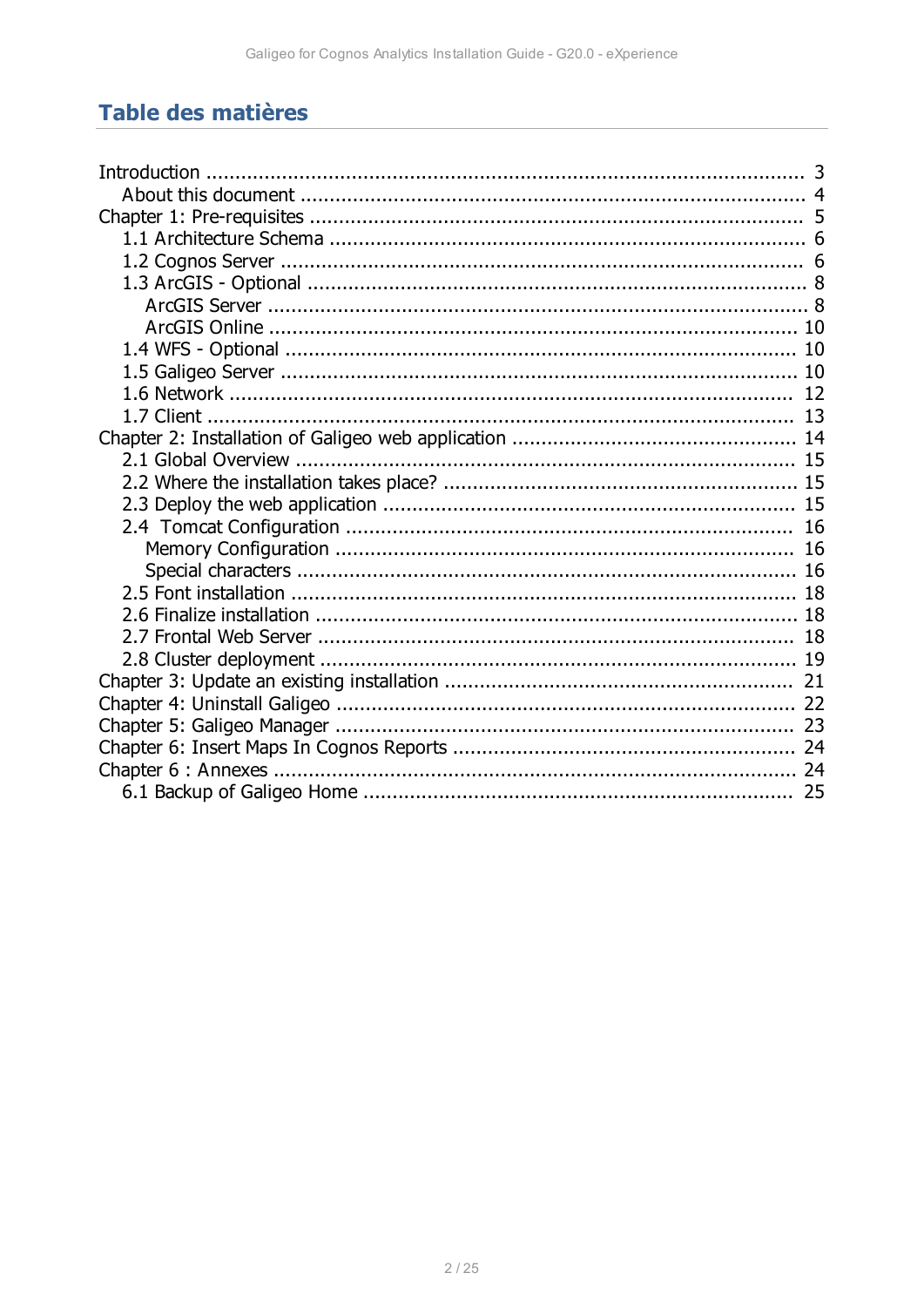# <span id="page-2-0"></span>**Introduction**

In this chapter:

Public concerned by this guide Document goal Reading conventions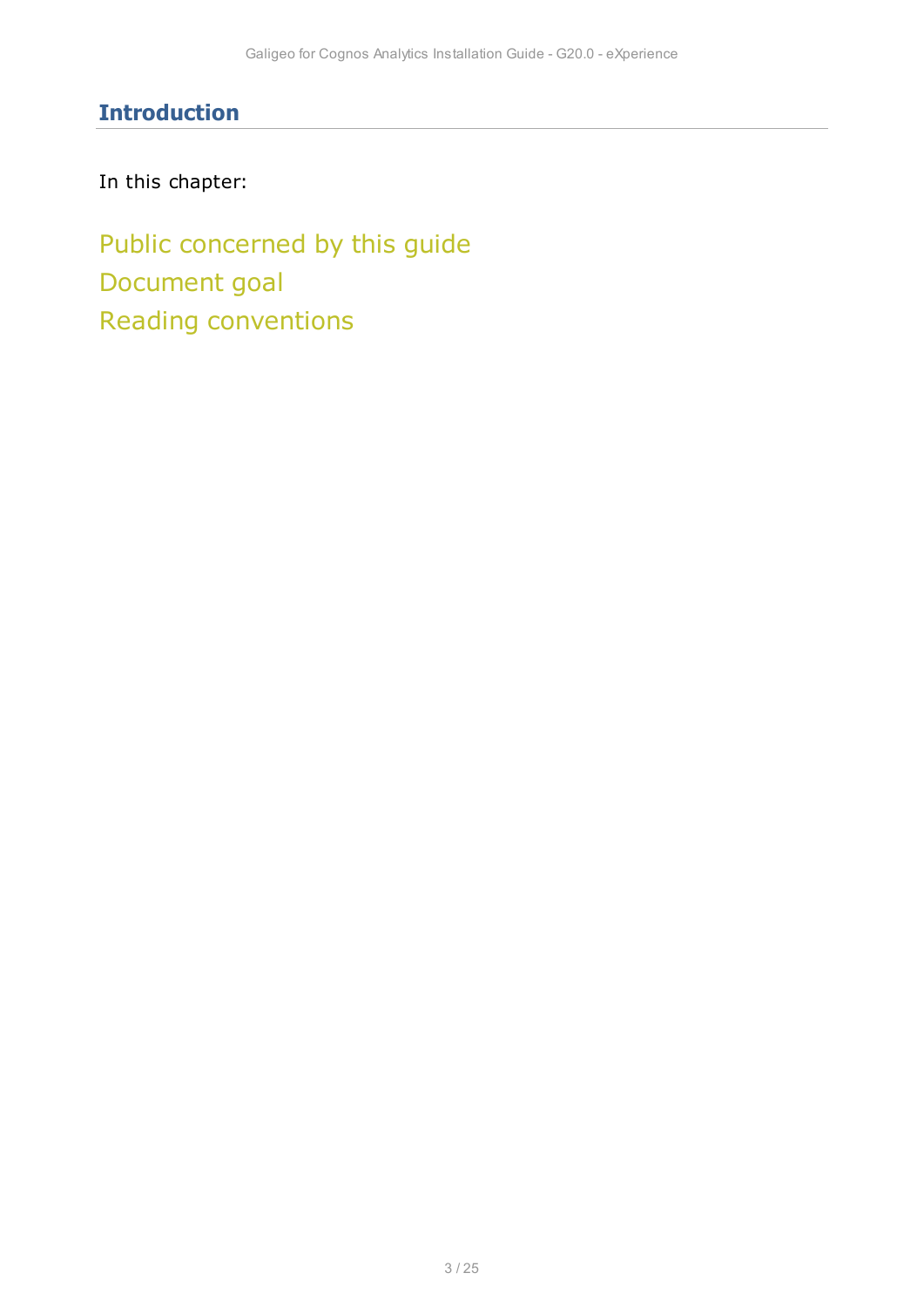## <span id="page-3-0"></span>**About this document**

## **PUBLIC CONCERNED BY THIS GUIDE**

This document is aimed at technical persons in charge of the preparation and execution of the Galigeo platform installation as well as persons doing the exploitation.

## **DOCUMENT GOAL**

This document presents the technical architecture of the Galigeo Solution. It describes the technical pre-requisites and the installation steps.

Galigeo application is a web service used as a Cognos Analytics Custom Control, a new feature of the IBM Cognos Analytics platform.

## **READING CONVENTIONS**

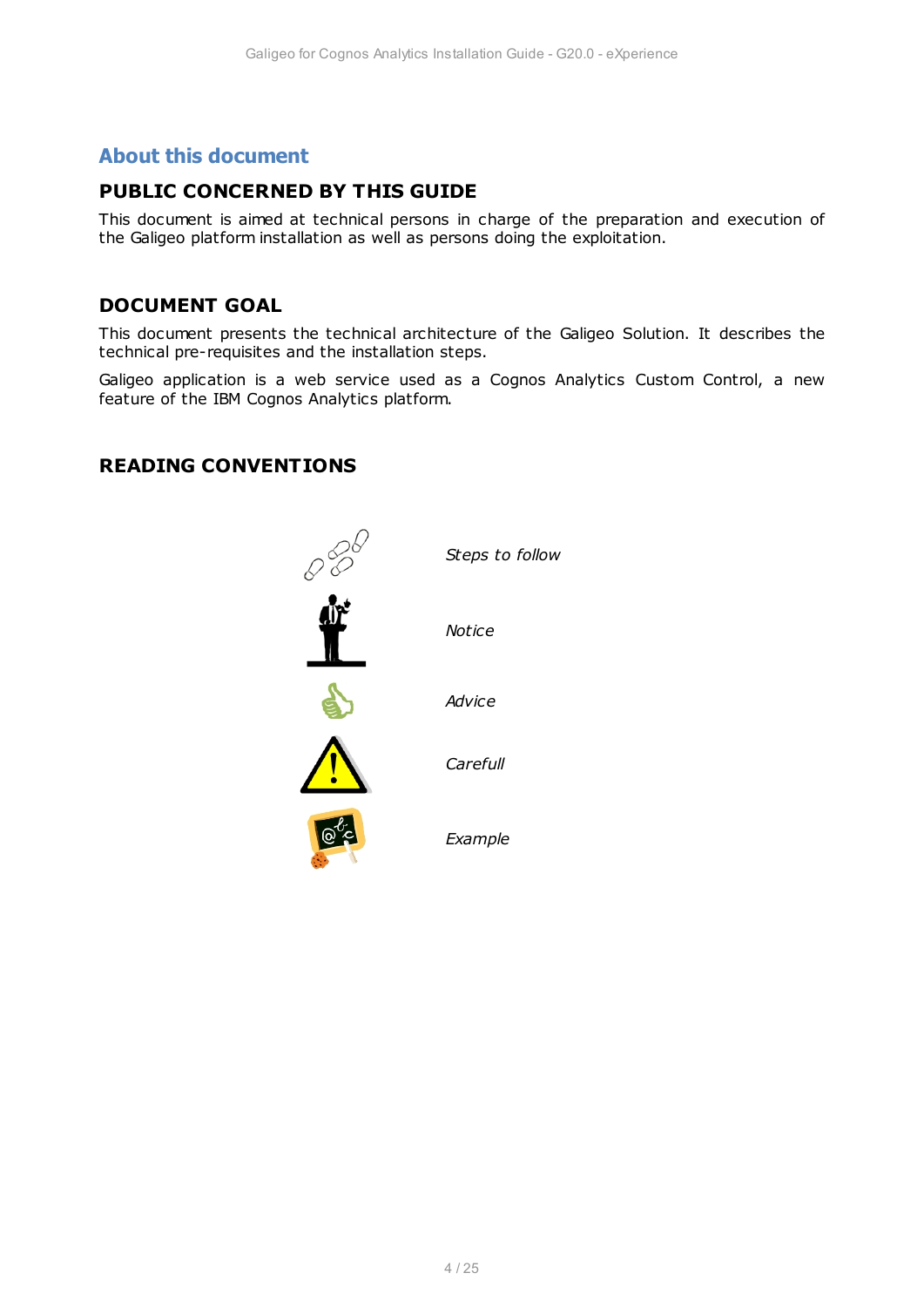# <span id="page-4-0"></span>**Chapter 1: Pre-requisites**

In this chapter:

[Architecture Schema](#page-5-0) [Cognos Server](#page-5-1) [Galigeo Server](#page-9-2) **[Network](#page-11-0)** [Client Machine](#page-12-0)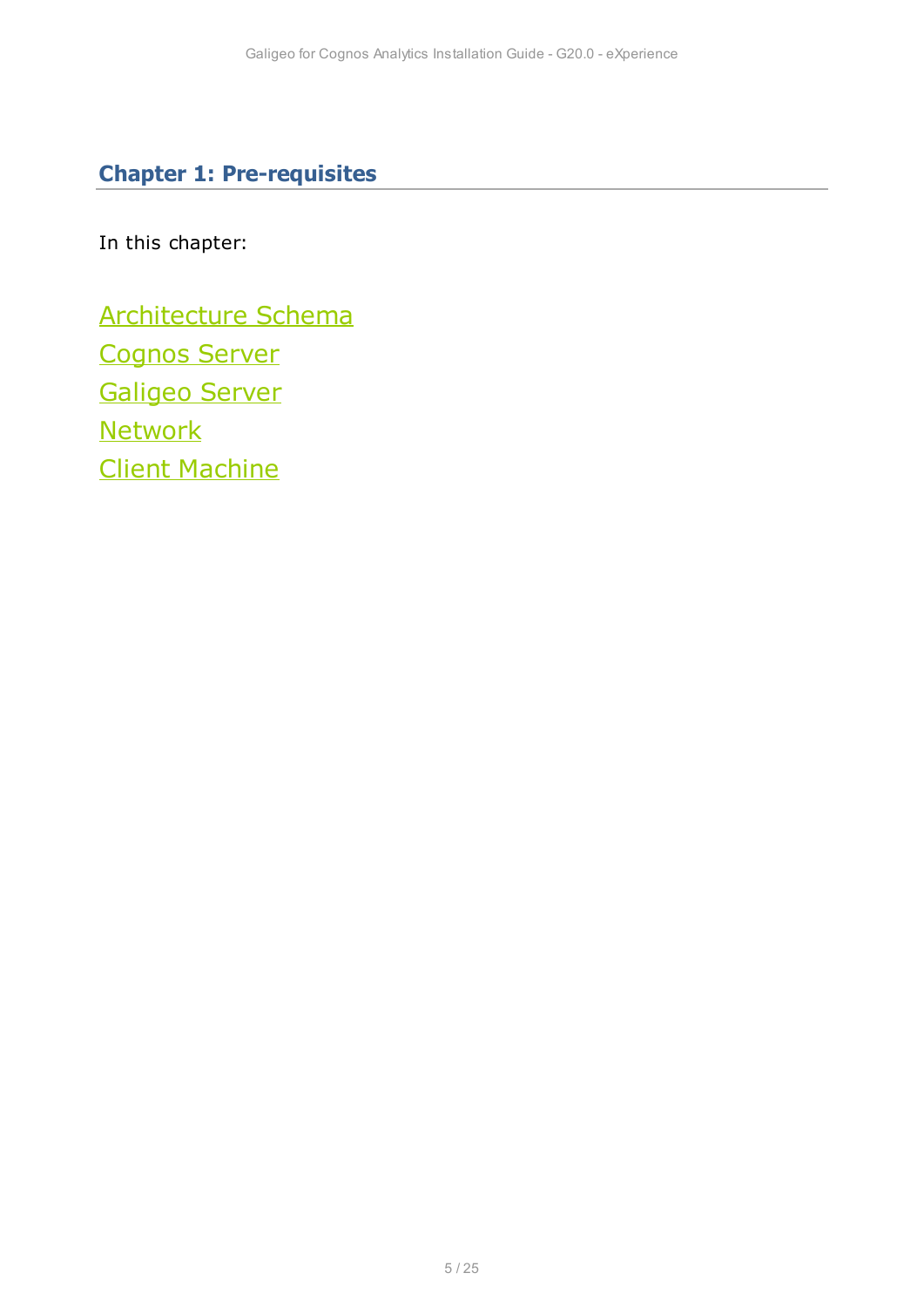## <span id="page-5-0"></span>**1.1 Architecture Schema**

## **GENERAL ARCHITECTURE**

Galigeo is designed as an n-tiers, client-server, architecture deployed on Intranet/Internet:

- o The top most layer is the "**presentation tier**" or the user interface. The Galigeo user interface is a thin Internet remote client.
- o The "**application tier**" or the business logic tier consists of the Cognos Analytics BI server, Galigeo server (and optionally ArcGIS Server). This tier controls the data exchange and connections between the presentation tier and the data tier (described below). **Note that the** Cognos server also controls the authentication/access.
- o The last layer is the "**data tier**" with database servers where information is stored in

and retrieved from DBMS.

The complete architecture includes the tools for managing and administering this system: The Galigeo Manager module, BusinessObjects Administration and Designer. **ARCHITECTURE SCHEMA FOR THE HTML CLIENT**



## <span id="page-5-1"></span>**1.2 Cognos Server**

The Cognos server delivers the data for the Cognos reports that will be visualized and analyzed in the Galigeo maps. The maps are embedded into the Cognos reports.

Galigeo does not require to install any additional component on the Cognos server.

| 'Item | <b>Pre-requisite</b> | <b>Notices</b> | l Check test <i>i</i> |
|-------|----------------------|----------------|-----------------------|
|       |                      |                |                       |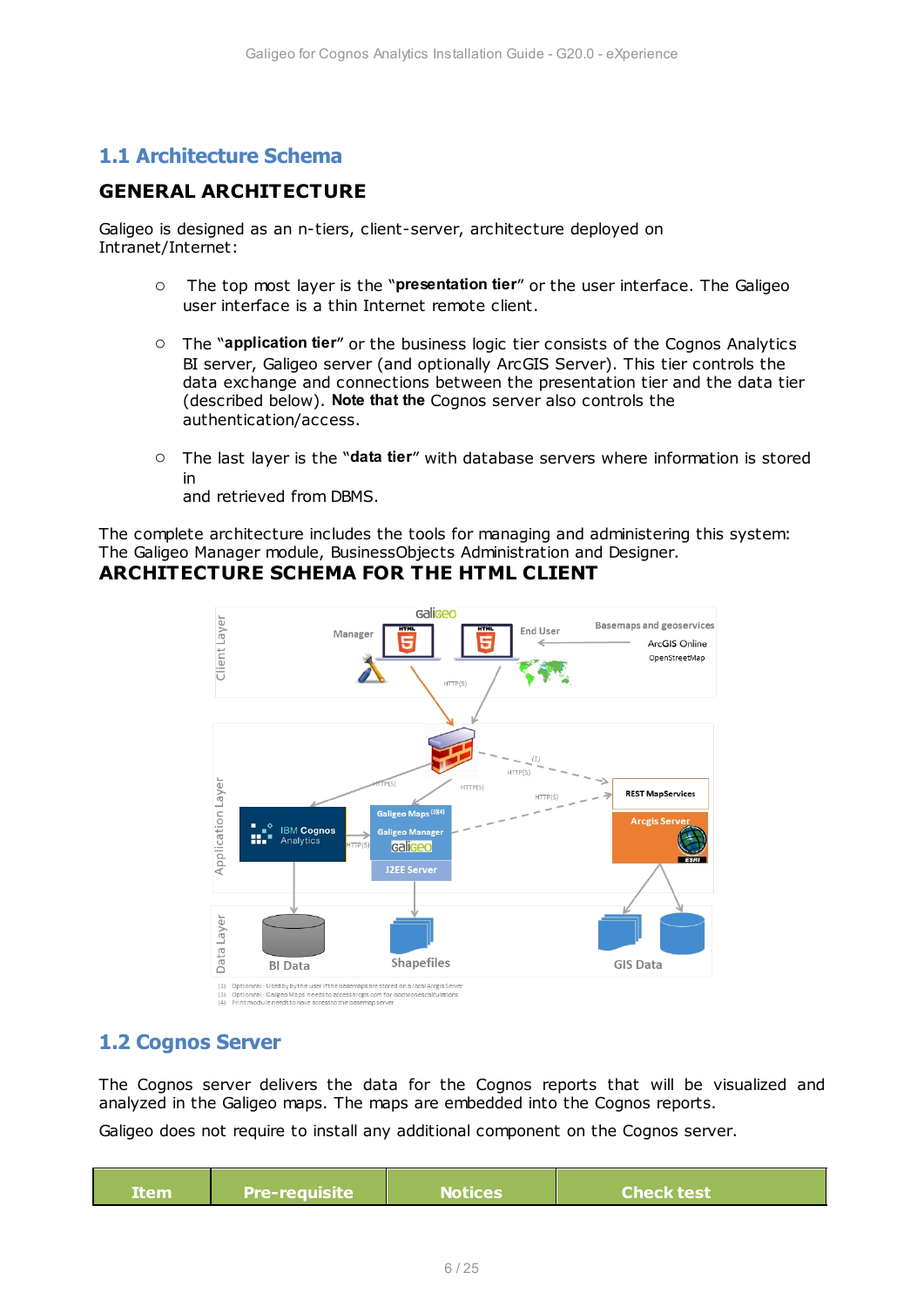| <b>IBM Cognos</b><br><b>Analytics:</b><br>11.0.8,<br>11.0.9,<br>11.0.10,<br>11.0.11,<br>11.0.12,<br>11.0.13,<br>11.1.1,<br>11.1.2,<br>11.1.3,<br>11.1.4,<br>11.1.5,<br>11.1.6 | New<br>Cognos  <br>HTML5<br>Analytics<br>Portal:<br>Cognos Viewer,<br>Report Studio,<br>Cognos<br>Administration                                     | The old cognos<br>HTML4 portal is not<br>supported as the<br>new Cognos<br>analytics Custom<br>Control Tool is not<br>supported                                                                     | 1 <sup>st</sup> test - Cognos Portal present -<br>launch Cognos Portal URL:<br><b>Ex</b> : C11: http://cog-srv:9300/bi<br>The Cognos login screen should<br>appear.<br>2 <sup>nd</sup> test - Access to Cognos<br>Viewer - connect to Cognos<br>Portal, open and refresh a<br>Cognos report.<br>3rd_test - Access to Report<br>Studio - Cognos Portal > Launch<br>Menu > Report Studio.<br>4th test - Access to Cognos<br>Administration - Cognos Portal ><br>Launch Menu > Cognos<br>Administration. |
|-------------------------------------------------------------------------------------------------------------------------------------------------------------------------------|------------------------------------------------------------------------------------------------------------------------------------------------------|-----------------------------------------------------------------------------------------------------------------------------------------------------------------------------------------------------|-------------------------------------------------------------------------------------------------------------------------------------------------------------------------------------------------------------------------------------------------------------------------------------------------------------------------------------------------------------------------------------------------------------------------------------------------------------------------------------------------------|
| <b>Cognos User</b><br><b>Account</b>                                                                                                                                          | A Cognos user<br>account with the ad<br>hoc permissions is<br>necessary to run the<br>tests.<br>This account is used<br>as Galigeo advanced<br>user. | Permissions on<br>reports:<br>Read<br>Write<br>$\bullet$<br>$\bullet$<br>Execute<br>For report $+$<br>$\bullet$<br>maps PDF View:<br>Access to<br>capability<br>"Specification<br><b>Execution"</b> | See the second test above:<br>Open and refresh a Cognos<br>report.                                                                                                                                                                                                                                                                                                                                                                                                                                    |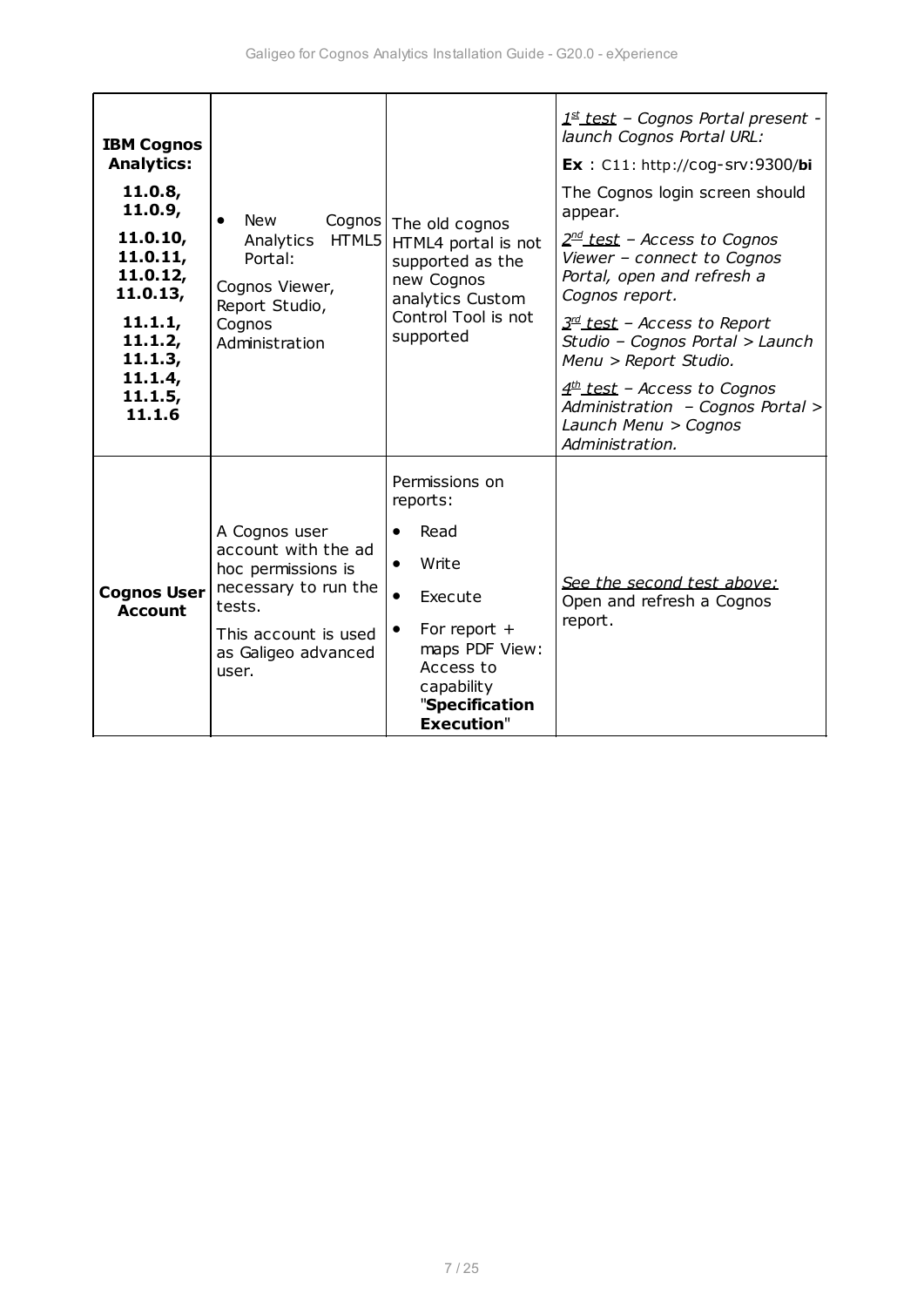# <span id="page-7-0"></span>**1.3 ArcGIS - Optional**

Galigeo application that embeds its own geographical data is fully independent and does not need any GIS server.

However, the Galigeo application is able to use data from ArcGIS Server.

### <span id="page-7-1"></span>**ArcGIS Server**

The ArcGIS server can be used as a map service and feature service for the Cognos / Galigeo reports.

Galigeo does not require to install any additional component on the ArcGIS server.

| <b>Item</b>                                                      | <b>Prerequisite</b>                                                                                                                                                                                                                      | <b>Notices</b>                                                                                         | <b>Check tests</b>                                                                                                                                                                                                                                   |
|------------------------------------------------------------------|------------------------------------------------------------------------------------------------------------------------------------------------------------------------------------------------------------------------------------------|--------------------------------------------------------------------------------------------------------|------------------------------------------------------------------------------------------------------------------------------------------------------------------------------------------------------------------------------------------------------|
| <b>ESRI</b><br><b>Products</b><br><b>ArcGIS</b><br><b>Server</b> | <b>ArcGIS Server</b><br>10.1x, 10.2x, 10.3x,<br>10.4x, 10.5x, 10.6x,<br>10.7x<br>With the following<br>tools:<br><b>ArcMap/ArcGIS</b><br>$\bullet$<br>for Desktop: for<br>creating map<br>projects<br><b>ArcGIS Manager</b><br>$\bullet$ | The ArcSDE<br>version is<br>independent<br>with Galigeo.                                               | 1st_test - Check ArcGIS Manager -<br>launch its url:<br><b>Example:</b><br>http://esri-srv:6080/arcgis/manager<br>The login screen should display.<br>$\blacksquare$<br>Connect with an arcgismanager<br>account and access the map<br>services page |
|                                                                  | to publish and<br>manage map<br>services                                                                                                                                                                                                 |                                                                                                        |                                                                                                                                                                                                                                                      |
|                                                                  | <b>ArcGIS Server Map</b><br>service published<br>from a MXD or a MSD<br>with in particular the<br>options<br>"Export Map" and                                                                                                            | The use of<br>MSD format is<br>recommended.<br><b>Following</b><br>secured<br><b>MapServices</b>       | $1st$ test - Open the REST url:<br><b>Example:</b><br>http://esri-srv:6080/arcgis/rest/<br>services<br>The list of available mapservices should<br>be displayed.                                                                                     |
| Map<br><b>Service</b>                                            | "Query" (to set<br>during the publishing)                                                                                                                                                                                                | are<br>supported:                                                                                      | 2 <sup>nd</sup> test - Mapservice access via<br>REST - click on a mapservice:<br><b>Ex of mapservice REST URL:</b>                                                                                                                                   |
|                                                                  | The <b>ArcGIS</b><br>MapServices used by<br>Galigeo must be<br>available via REST<br>from the Galigeo<br><b>Server machine</b>                                                                                                           | - ArcGIS<br>Server:<br>GenerateToke<br>n<br>- Portal &<br><b>ArcGIS</b><br><b>Online: App</b><br>Login | http://esri-gis:6080/arcgis/rest/services/<br>ggoMapService/MapServer<br>The mapservice properties and layers<br>displays.                                                                                                                           |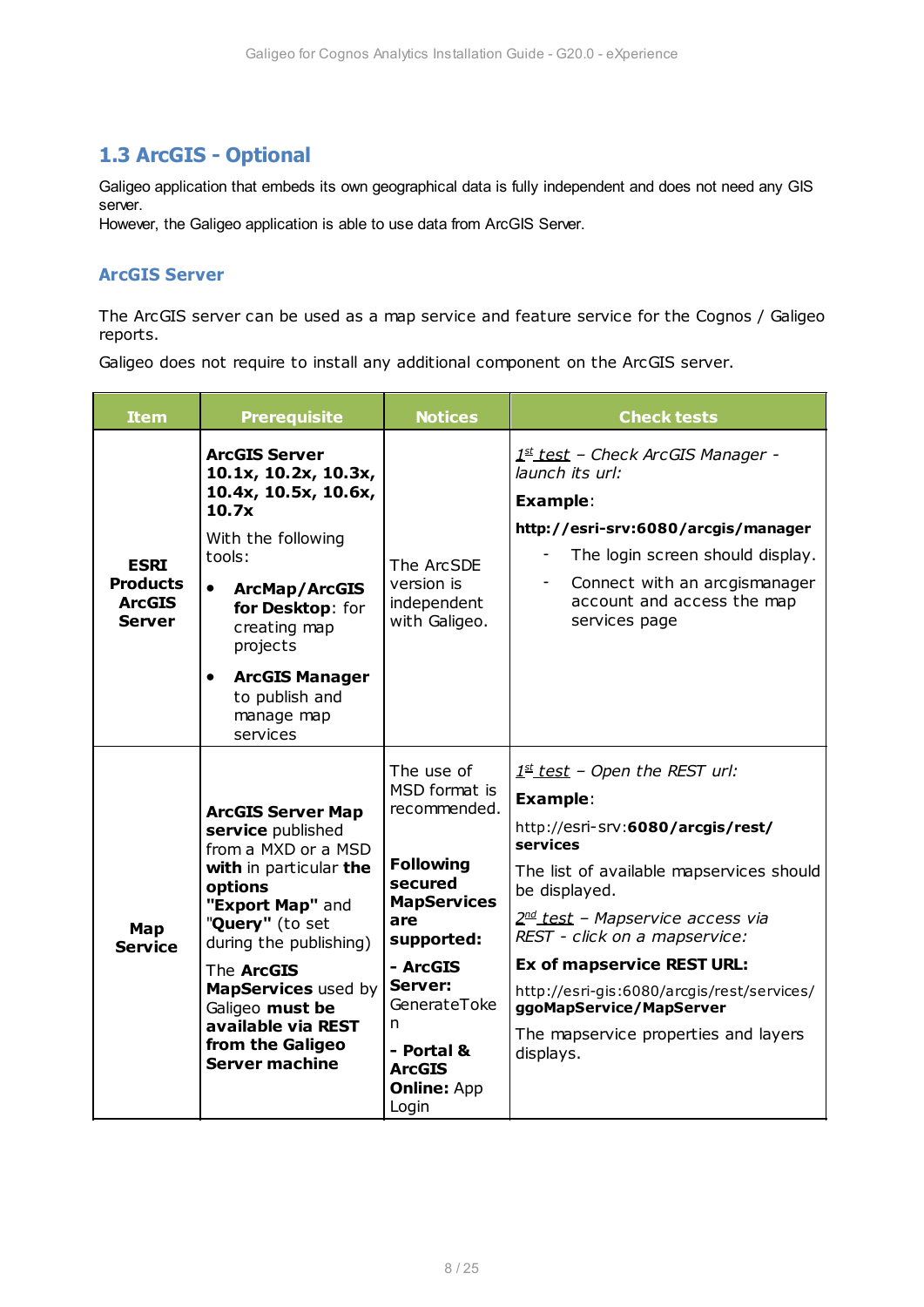| <b>GIS</b>      | Not important for<br>Galigeo                                | All ArcGIS           |           |
|-----------------|-------------------------------------------------------------|----------------------|-----------|
| <b>Database</b> | Galigeo neither<br>accesses directly to<br>the GIS database | supported<br>formats | <b>NA</b> |



The connection to ArcGIS Server is done both through Galigeo Server and the client. **This means that the application server, e.g. Tomcat, and the client (web browser) must see ArcGIS Server.**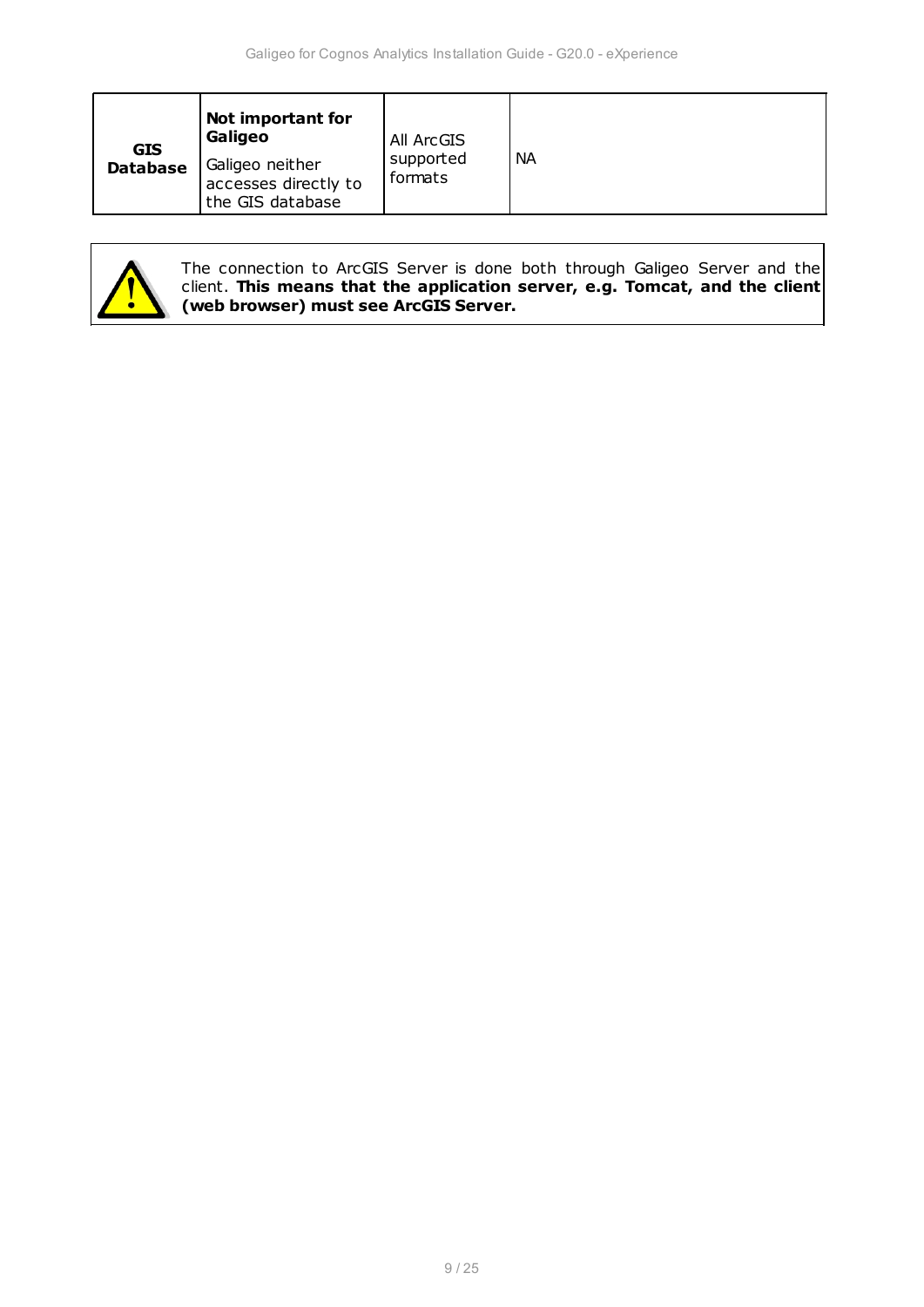#### <span id="page-9-0"></span>**ArcGIS Online**

Galigeo offers the possibility to connect automatically to ArcGIS Online (AGOL) to use the Drive Time service, for example. The credentials are activated as soon as the appropriate license key is declared in Galigeo Administration console.



The connection to ArcGIS Online is done through Galigeo Server, the one that hosts Galigeo cartographic viewer. **This means that the application server, e.g. Tomcat, must see arcgis.com without any proxy authentication.**

## <span id="page-9-1"></span>**1.4 WFS - Optional**

The Open Geospatial Consortium (OGC) **Web Feature Service** (WFS) Interface Standard provides an interface allowing requests for geographical features across the web using platform-independent calls

The OGC membership defined and maintains the WFS specification. Numerous commercial and open-source implementations of the WFS interface standard exist, including the open-source reference implementations GeoServer and deegree.

The WFS support comes has an extension to the product. Only versions 1.0.0 and 2.0.0 are supported. The supported output formats are GML3 or GeoJson.

Adding a WFS layer is done through the Galigeo Manager > Catalog tab > Add a layer then select an url. The specified url must a WFS request of type GetFeature. The returned entities must use the reference system EPSG:4326. For example:

[https://data.gov.au/geoserver/ballarat-heritage-area-gutter-rails/wfs?](https://data.gov.au/geoserver/ballarat-heritage-area-gutter-rails/wfs?request=GetFeature&typeName=ballarat-heritage-area-gutter-rails:ckan_04fdff50_c07d_4611_8871_2b4a5787de28&outputFormat=application/json&version=1.0.0) [request=GetFeature&typeName=ballarat-heritage-area-gutter](https://data.gov.au/geoserver/ballarat-heritage-area-gutter-rails/wfs?request=GetFeature&typeName=ballarat-heritage-area-gutter-rails:ckan_04fdff50_c07d_4611_8871_2b4a5787de28&outputFormat=application/json&version=1.0.0)[rails:ckan\\_04fdff50\\_c07d\\_4611\\_8871\\_2b4a5787de28&outputFormat=application/](https://data.gov.au/geoserver/ballarat-heritage-area-gutter-rails/wfs?request=GetFeature&typeName=ballarat-heritage-area-gutter-rails:ckan_04fdff50_c07d_4611_8871_2b4a5787de28&outputFormat=application/json&version=1.0.0) [json&version=1.0.0](https://data.gov.au/geoserver/ballarat-heritage-area-gutter-rails/wfs?request=GetFeature&typeName=ballarat-heritage-area-gutter-rails:ckan_04fdff50_c07d_4611_8871_2b4a5787de28&outputFormat=application/json&version=1.0.0)

Some WFS servers become unstable when they return a large number of result. The maximum number of records can be limited by adding the url the parameter "maxFeatures" for versions 1.0.0 or "count" for versions 2.0.0.

## <span id="page-9-2"></span>**1.5 Galigeo Server**

The Galigeo server hosts the Galigeo web module.

#### **Softwares pre-requisites:**

| <b>Item</b>                    | <b>Prerequisite</b>                                                                  | <b>Notices</b> | <b>Check tests</b>                                                                  |  |
|--------------------------------|--------------------------------------------------------------------------------------|----------------|-------------------------------------------------------------------------------------|--|
| OS.                            | <b>Windows Server 2008,</b><br>2012, 2016 all editions<br>RedHat Enterprise Linux 6, | NA.            | <b>NA</b>                                                                           |  |
|                                | <b>SUSE Linux Enterprise 12</b>                                                      |                |                                                                                     |  |
| Java<br><b>Environme</b><br>nt | Java Development Kit<br>(JDK)                                                        | <b>NA</b>      | 1 <sup>st</sup> test (basic): type in a shell<br>command prompt : java -<br>version |  |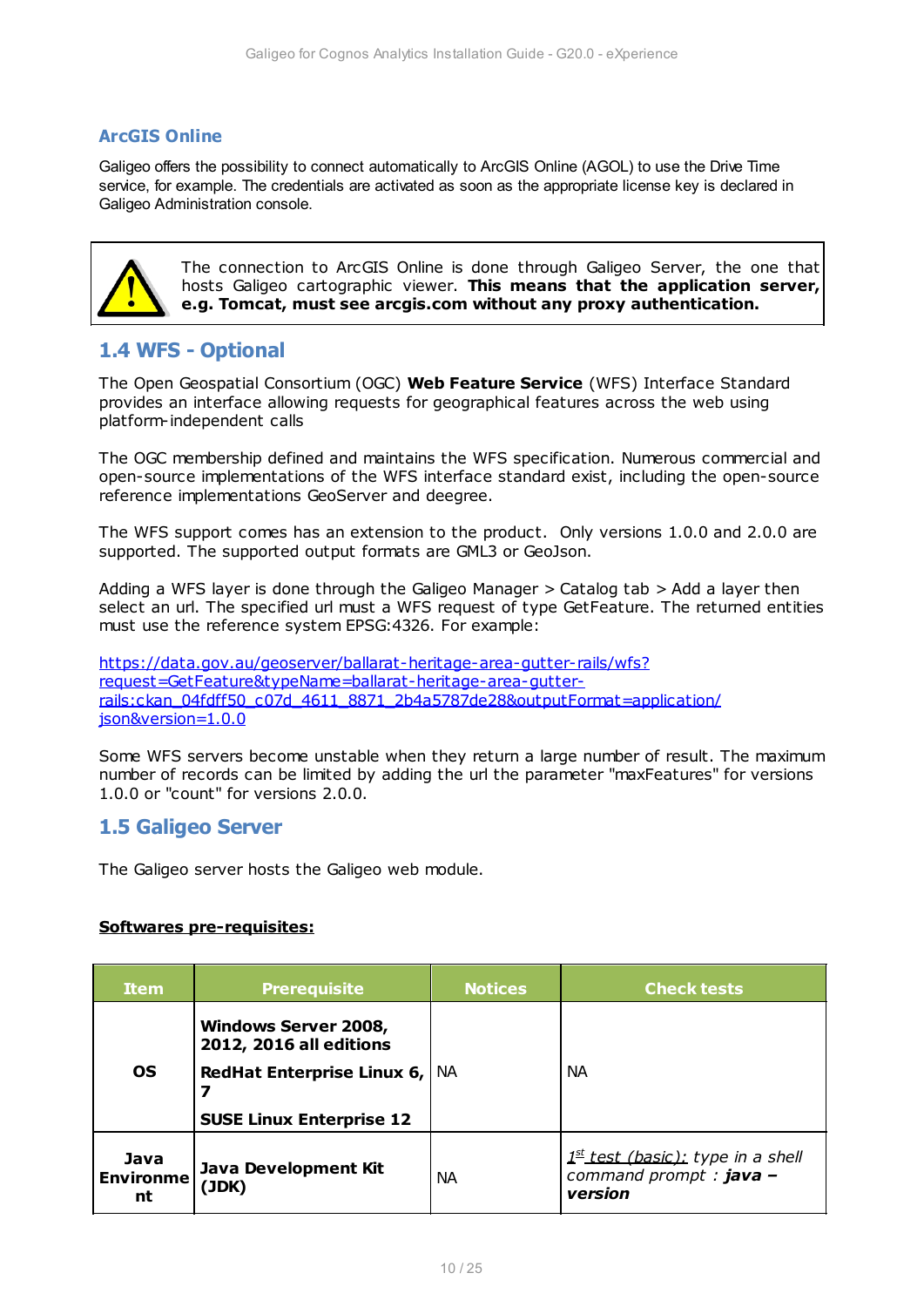|                               | $1.8.0$ <i>xx</i>                                                                               |    | <b>Example</b> of expected result:<br>java version "1.8.0_72"<br>$2nd$ test: in the application<br>server configuration console,<br>check what Java version is<br>used.<br><b>Ex Tomcat</b> - Check the parameter<br>« Java Virtual Machine » in the tab<br>« Java » of the configuration<br>console:<br>$C:\1.8.0_72\ire\bin\server\jvm.dl$ |
|-------------------------------|-------------------------------------------------------------------------------------------------|----|----------------------------------------------------------------------------------------------------------------------------------------------------------------------------------------------------------------------------------------------------------------------------------------------------------------------------------------------|
| <b>Applicatio</b><br>n Server | <b>Tomcat 8.0.x (jdk 1.8)</b><br><b>Tomcat 8.5.x (jdk 1.8)</b><br><b>Tomcat 9.0.x (jdk 1.8)</b> | NA | Go to the application server<br>URL. The version number usually<br>displays:<br>Ex Tomcat: http://ggo-<br>srv:8080                                                                                                                                                                                                                           |

We recommend to use a 64 bits Tomcat application server and Java machine.

#### **Minimum and recommended resources sizing for Galigeo Tomcat application server (64 bits):**

| <b>Component</b>                 | <b>Minimum</b>  | <b>Recommended for 5</b><br>concurrent users<br>(concurrent sessions) |
|----------------------------------|-----------------|-----------------------------------------------------------------------|
| <b>Processor</b>                 | Type Intel Xeon | Type Intel Xeon                                                       |
| #core                            | 2 cores         | 4 cores multithread                                                   |
| <b>Tomcat Memory</b>             | 2 Go RAM        | 4 Go RAM                                                              |
| Disk space (Tomcat +<br>Galigeo) | $2$ Go          | 10 <sub>Go</sub><br>SAS 15k rpm ou SSD                                |



**For proper operation of HTML5 Print module, image or PDF, it is important that the Galigeo Server has access to base maps, either on internet or intranet.**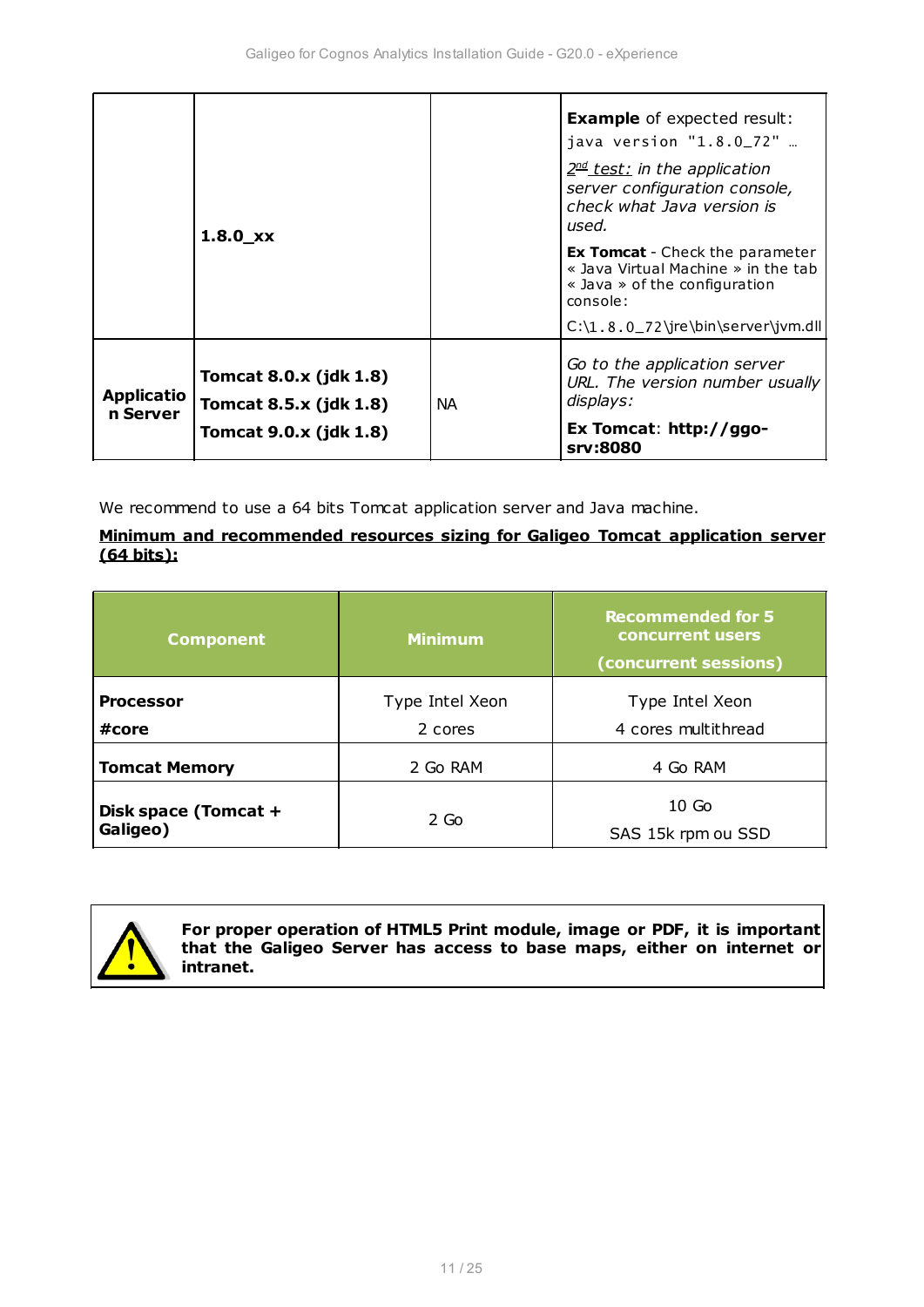## <span id="page-11-0"></span>**1.6 Network**

This table lists the ports used for all the modules involved with Galigeo webapp. The ports must be available from the calling application, which might in some cases require some firewall adjustment.



The default port values might be different in the real situation.

| <b>Port</b>                                                                          | <b>Protocol</b> | <b>Opened on</b>  | <b>Used by</b>                                                                                                                                                                                                                                             | <b>Default</b><br><b>Value</b> | <b>Firewall rule</b>                                                                                                                                                    |
|--------------------------------------------------------------------------------------|-----------------|-------------------|------------------------------------------------------------------------------------------------------------------------------------------------------------------------------------------------------------------------------------------------------------|--------------------------------|-------------------------------------------------------------------------------------------------------------------------------------------------------------------------|
| Galigeo<br><b>Tomcat</b><br>port                                                     | HTTP(S)         | GGO Server        | - Cognos Client<br>(from Cognos<br>Portal to GGO<br>server as a<br>Cognos Custom<br>Control)<br>- Galigeo Client<br>(from client to                                                                                                                        | 8080                           | <b>NA</b>                                                                                                                                                               |
| <b>HTTP Port</b><br>used by the<br><b>ArcGIS REST</b><br>services<br><b>Optional</b> | HTTP(S)         | <b>GIS Server</b> | GGO server)<br>- Galigeo Manager<br>(from GGO server<br>to ArcGIS server)<br>- Galigeo Server to<br>query ArcGIS<br>server mapservice<br>(from Galigeo<br>server to ArcGIS<br>server)<br>- Galigeo client:<br>to query ArcGIS<br>server basemaps if<br>any | 6080                           | Open in the<br>direction Client $\rightarrow$<br><b>GIS</b><br>The Galigeo Server<br>must have access<br>to the REST<br>services with the<br>same url as the<br>client. |
| <b>Access to</b><br><b>ArcGIS</b><br><b>Online</b><br><b>Optional</b>                | <b>HTTPS</b>    | arcgis.com        | to query ArcGIS<br>Online<br>(from Galigeo<br>server to ArcGIS<br>Online)                                                                                                                                                                                  | 443                            | Open in the<br>direction Galigeo<br>Server $\rightarrow$ AGOL                                                                                                           |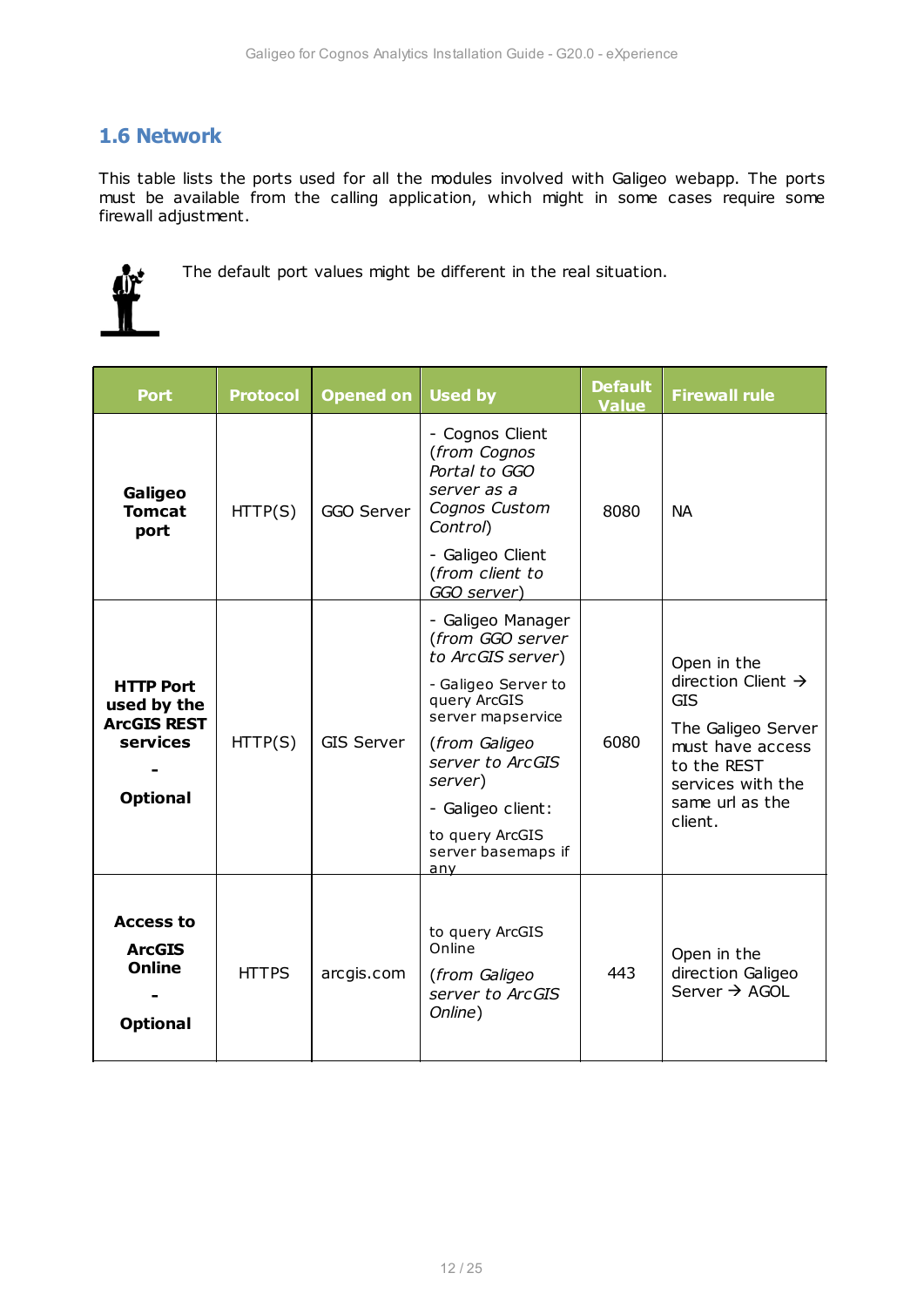# <span id="page-12-0"></span>**1.7 Client**

The web browser on the client machine is used to access Cognos HTML5 Portal and the Cognos Reports / Galigeo maps.

| <b>Item</b>                                            | <b>Recommended</b>                                                            | <b>Notices</b>                                                    | <b>Check tests</b>                                       |
|--------------------------------------------------------|-------------------------------------------------------------------------------|-------------------------------------------------------------------|----------------------------------------------------------|
| <b>OS</b>                                              | Windows Seven, 8.1, 10<br>desktop                                             | ΝA                                                                | NА                                                       |
| <b>HTML5</b><br><b>Client</b><br>Web<br><b>browser</b> | Microsoft: IE 11, Edge 44<br>FireFox: 68 ESR, 79, 80<br><b>Chrome: 84, 85</b> | Javascript activated<br>IE compatibility mode is<br>not supported | Go to web browser Menu<br>> About to know its<br>version |



## **For proper operation of Galigeo Application, it is important that the client browser has access to base maps, either on internet or intranet.**



#### **Sizing the client machine**

· We recommend to use Windows Seven, 8.1 or 10 with 4 to 8 Go of RAM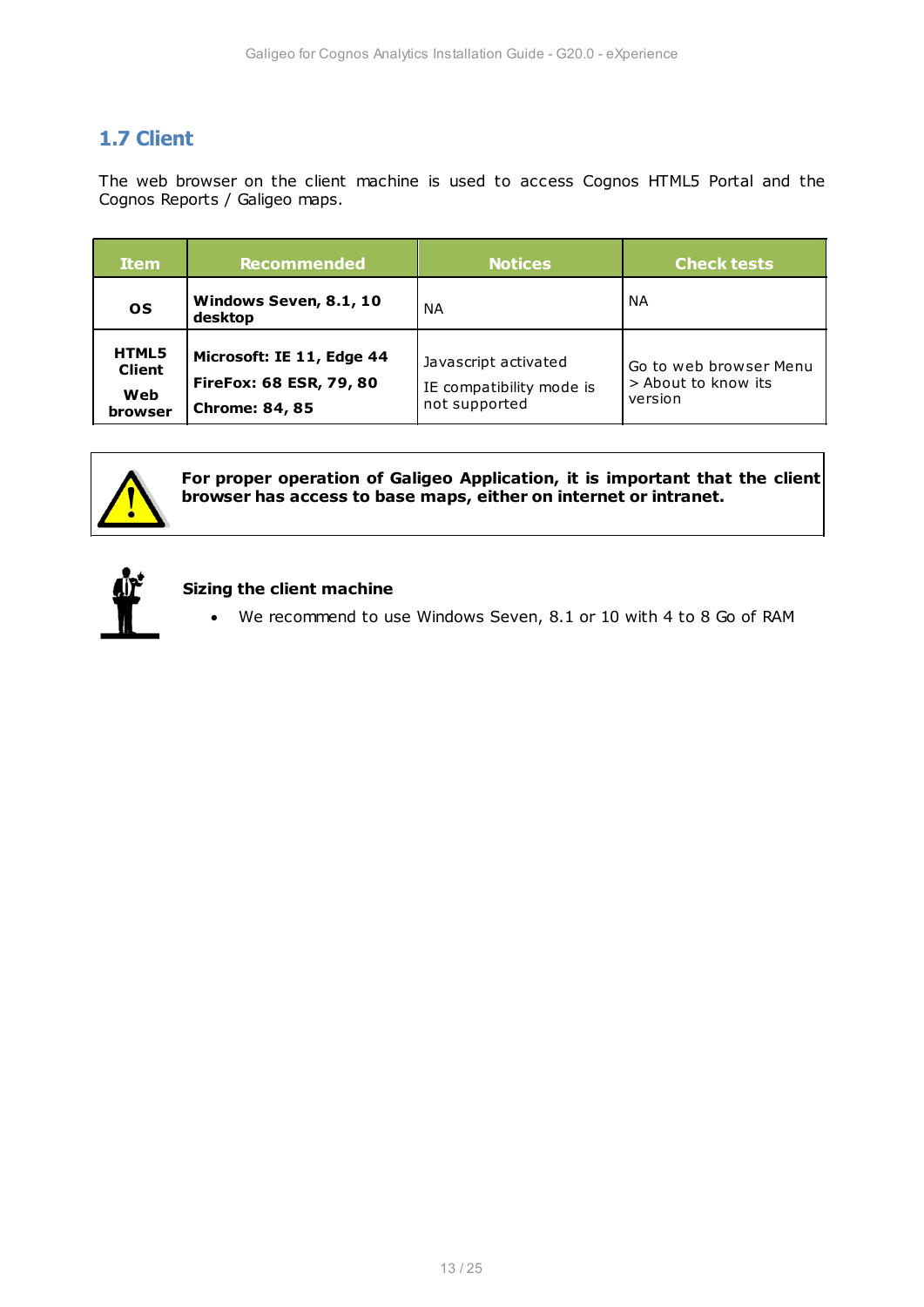# <span id="page-13-0"></span>**Chapter 2: Installation of Galigeo web application**

In this chapter :

[Global overview](#page-14-0) [Where the installation takes place?](#page-14-1) [Deploy the web application](#page-14-2) [Tomcat Configuration](#page-15-0) [Font installation](#page-17-0) [Finalize installation](#page-17-1) [Frontal Web Server](#page-17-2) [Cluster deployment](#page-18-0)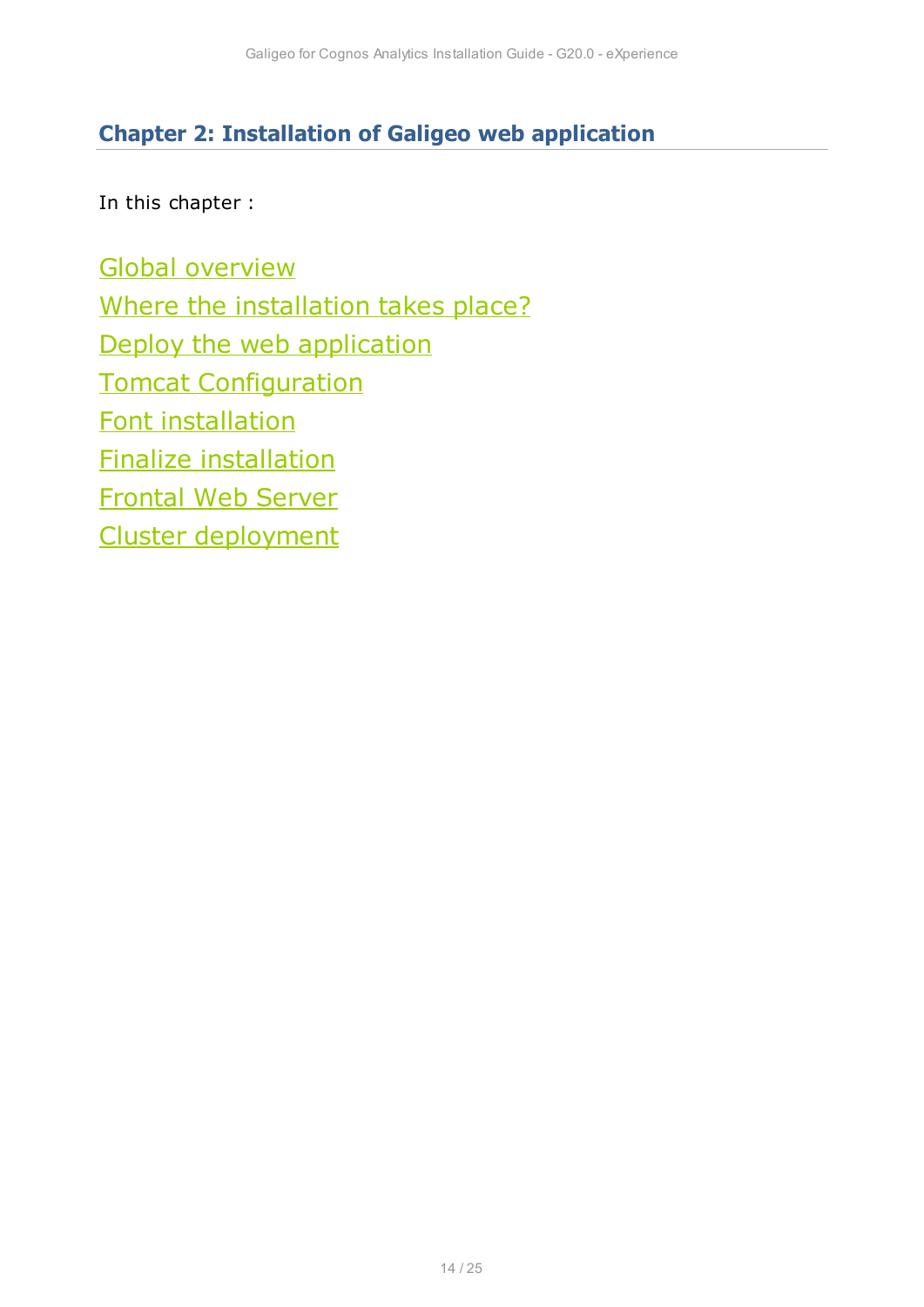# <span id="page-14-0"></span>**2.1 Global Overview**

Below find a description of the Galigeo web application.

| <b>Web Application</b> | <b>Description</b>                                            | <b>Notices</b>                                                                           |
|------------------------|---------------------------------------------------------------|------------------------------------------------------------------------------------------|
| Galigeo.war            | Galigeo HTML5 cartographic viewer +<br>print module + Manager | Installation<br>and<br>deployment process takes<br>place at<br>the<br>Galigeo<br>server. |

## <span id="page-14-1"></span>**2.2 Where the installation takes place?**

**The installation takes place on Galigeo server**.



**<GGO\_PACKAGE>** is Galigeo package root directory.



**Example** of <**GGO\_PACKAGE>** : **\\fileServer\Galigeo4Cognos11\_G20-eXperience**

**<GGO\_TOMCAT\_HOME>** is the root directory of Tomcat Server.



**Example** of **<GGO\_TOMCAT\_HOME>** : Windows: **D:\products\tomcat**

## <span id="page-14-2"></span>**2.3 Deploy the web application**

- · Stop the Galigeo Tomcat Service
- · Go to **<GGO\_PACKAGE>** directory
- · Copy **Galigeo.war** webapp to

#### **<GGO\_TOMCAT\_HOME>/webapps**

· Restart Galigeo Tomcat Service.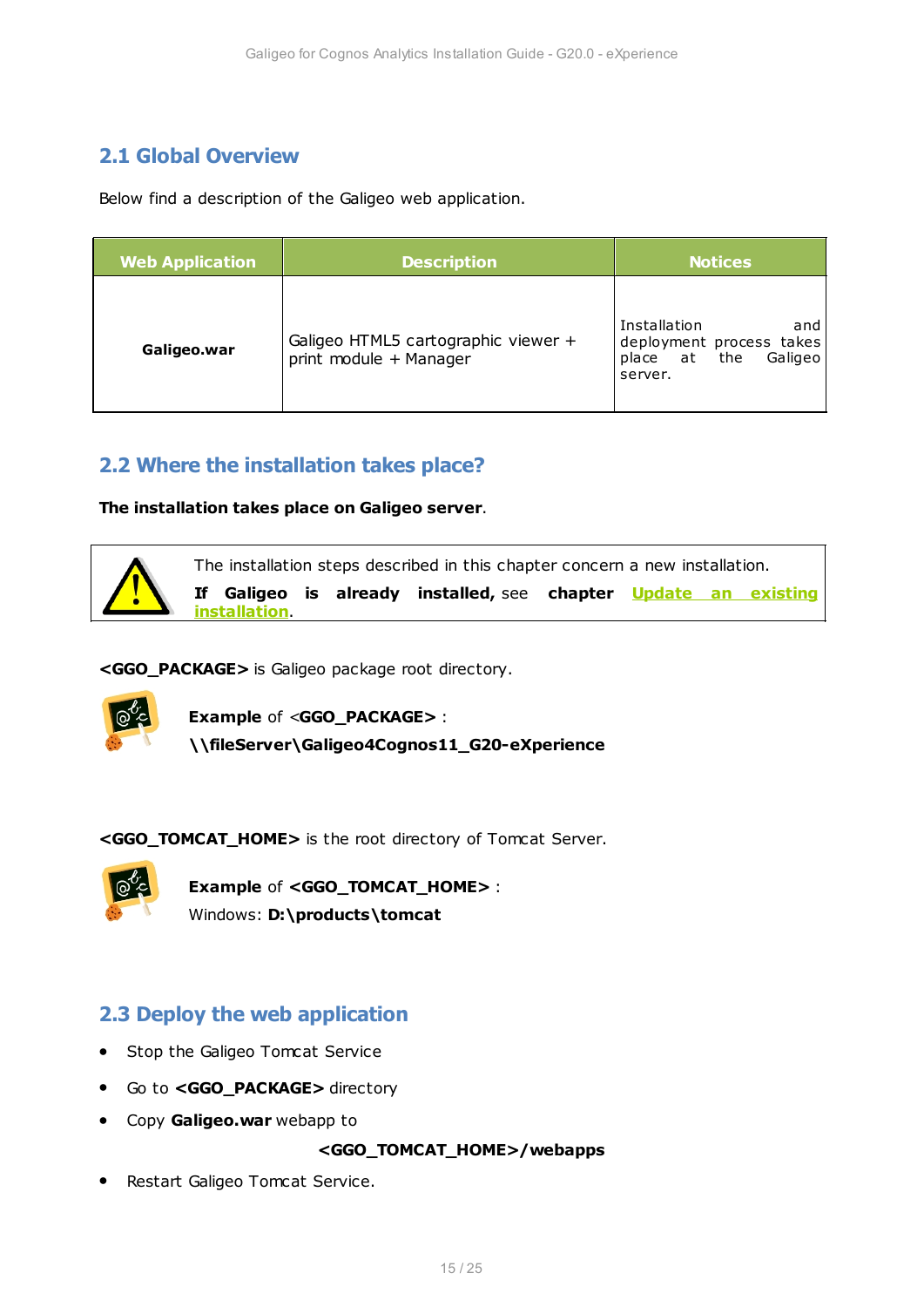## <span id="page-15-0"></span>**2.4 Tomcat Configuration**

#### <span id="page-15-1"></span>**Memory Configuration**

In order to get some optimal performances in Galigeo, you need to modify Tomcat's default memory parameters.

Once this change is done, you need to restart Tomcat.

We recommend to use a 64 bits Tomcat application server and Java machine.

#### **If Tomcat is installed as a service**

- o Open the Tomcat configuration console,
- o Go to the tab "Java",
- o In the area « Java Options » add the two following lines:

**-Xrs**

#### **-XX:MaxPermSize=256M**

- · Set the parameter "Initial memory pool" at **128**
- · Set the parameter "Maximum memory pool" according to recommendations given in chapter [1.4 Galigeo Server](#page-9-2)
	- 64 bits Tomcat+JVM example: 4096 (there is no limit for a 64 bits JVM)
	- o 32 bits Tomcat+JVM 32 example: 1024 (32 bits JVM is limited to 1536)

#### **If Tomcat starts as a script "startup.bat"**

#### · Edit the file **<GGO\_TOMCAT\_HOME>/bin/catalina.bat**

· At the beginning of the script, add the line:

64 bits Tomcat+JVM example:

**set JAVA\_OPTS=%JAVA\_OPTS% -Xmx4096m -Xrs -XX:MaxPermSize=256m**

32 bits Tomcat+JVM example:

**set JAVA\_OPTS=%JAVA\_OPTS% -Xmx1024m -Xrs -XX:MaxPermSize=256m**

#### <span id="page-15-2"></span>**Special characters**

To display and print correctly special characters, you need to apply the following settings. Once changes are done, you need to restart Tomcat.

#### **Add parameter -Dfile.encoding=UTF-8**

#### **If Tomcat is installed as a service**

- o Open the Tomcat configuration console,
- o Go to the tab "Java",
- o In the area « Java Options » add the two following lines:

#### **-Dfile.encoding=UTF-8**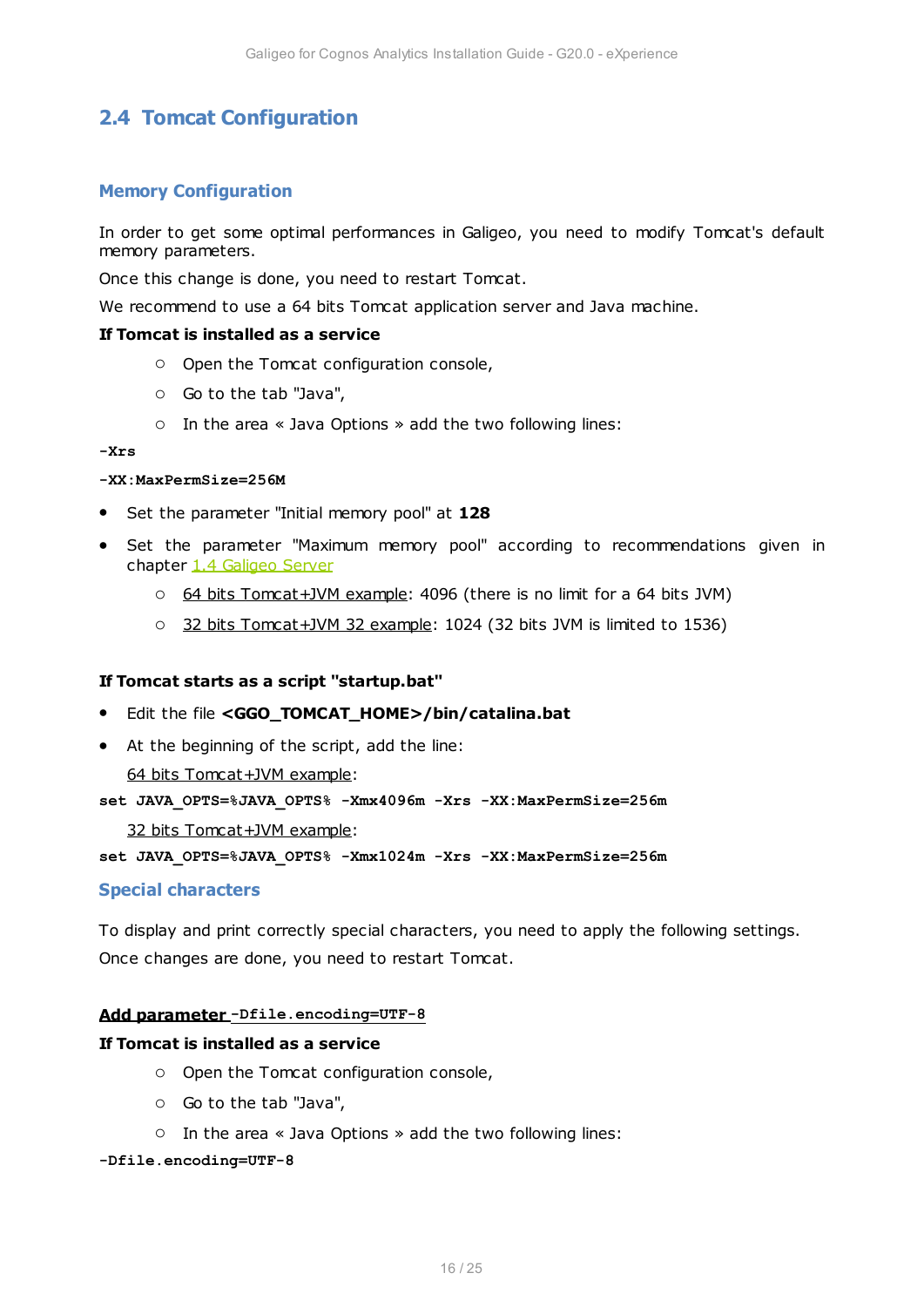#### **If Tomcat starts as a script "startup.bat"**

- o Edit the file **<GGO\_TOMCAT\_HOME>/bin/catalina.bat**
- o At the beginning of the script, add the line:

#### **set JAVA\_OPTS=%JAVA\_OPTS% -Dfile.encoding=UTF-8**

#### **Add parameter URIEncoding="UTF-8"**

- o Edit file **<GGO\_TOMCAT\_HOME>/conf/server.xml**,
- o Go to tag <Connector port="8080".. corresponding to Tomcat port (by default 8080), and modify or add the parameter **URIEncoding="UTF-8"**

#### Example:

```
<Connector port="8080" protocol="HTTP/1.1" connectionTimeout="20000"
redirectPort="8443" URIEncoding="UTF-8"/>
```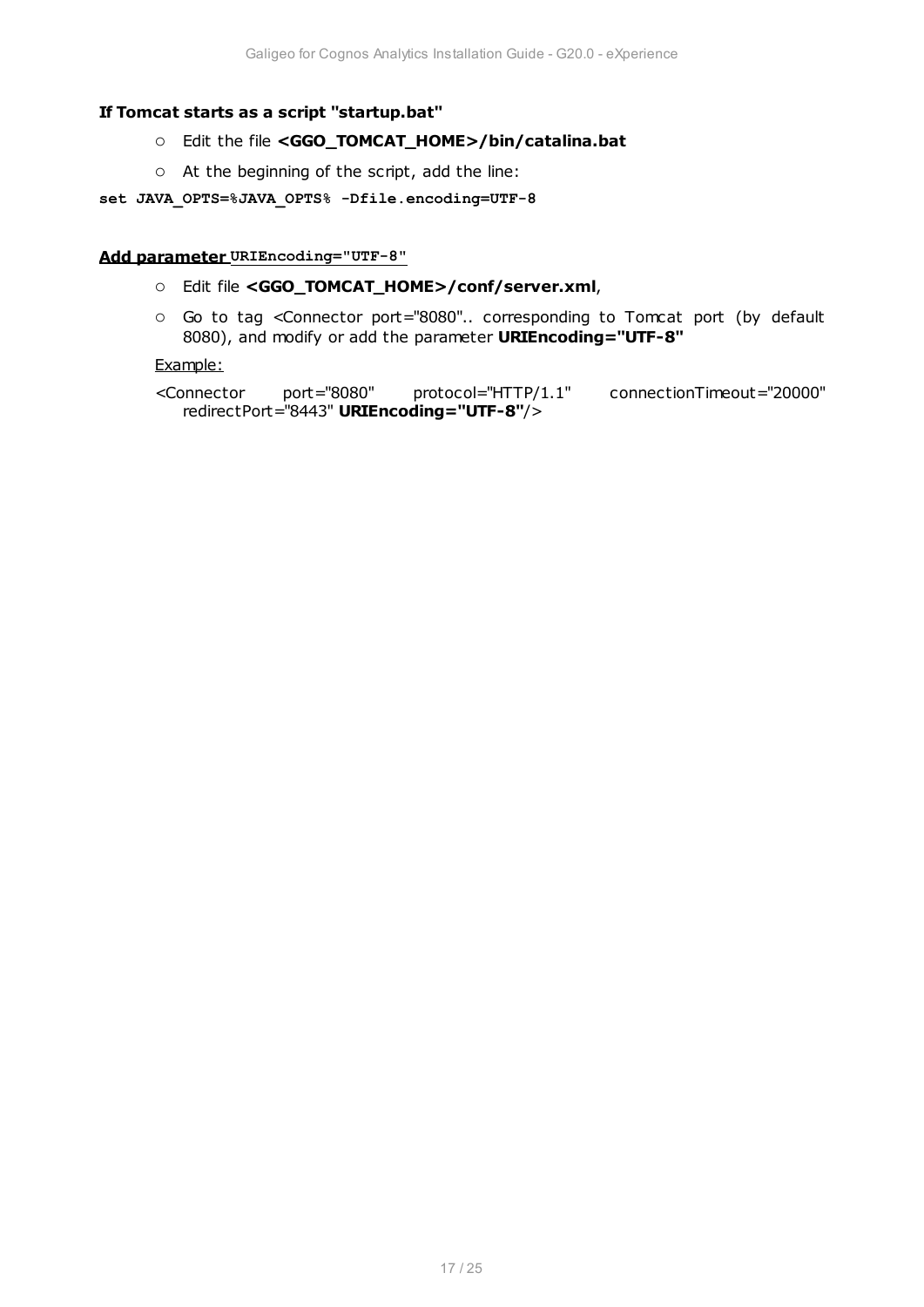## <span id="page-17-0"></span>**2.5 Font installation**

**Installation of the ESRI fonts** *(deprecated)*

- · **The ESRI fonts are not used since Galigeo G19.5 and are not provided in the Galigeo package. It is useless to install them on a virgin platform**. They will be replaced by the Galigeo proper SVG symbols.
	- · **The only case when it is necessary to install the ESRI font is the following: the reinstallation of Galigeo on a new server with map transports that are using the ESRI fonts**. The following procedure is to be followed afterwards.
	- · When updating a previous version to Galigeo G19.5 or greater, the maps, created with the previous version that are using the ESRI fonts will continue to work in G19.5 or greater. The ESRI font have actually been installed by the previous version Galigeo.
- Download ESRI fonts at: [https://download.galigeo.com/download/fonts/font\\_esri.zip](https://download.galigeo.com/download/fonts/font_esri.zip)
- Unzip the zip file font\_esri.zip in a folder on the Galigeo server
- · On Windows, select all the .ttf file, right click then choose "Install"
- · On Unix / Linux the font installation depends on the distribution

#### **Installation of Windows fonts on Unix / Linux for print module**

Windows fonts are used by the HTML5 print module and may be missing on the Unix / Linux server. They need to be installed. This action can be easily accomplished via the native package installer for each Unix / Linux distribution.

For example, for a Red Hat distribution, the package to install is: *msttcorefonts-2.5- 1.noarch.rpm*

## <span id="page-17-1"></span>**2.6 Finalize installation**

- · The following operation takes place only once. This operation creates a <GALIGEO\_HOME> folder that will be used to store the Galigeo resources. **Galigeo Tomcat user needs to have read/write access to <GALIGEO\_HOME> folder.**
- · In a browser, launch the following URL: **http(s):// <GGO\_TOMCAT\_SERVER>:<GGO\_TOMCAT\_PORT>/Galigeo/**
- Fill the text area with a valid path to <GALIGEO HOME> folder at Galigeo Server, outside Tomcat directory. If the folder does not exist, it is created. Example:

#### **C:\Program Files\Galigeo**

• Click on [Continue]

## <span id="page-17-2"></span>**2.7 Frontal Web Server**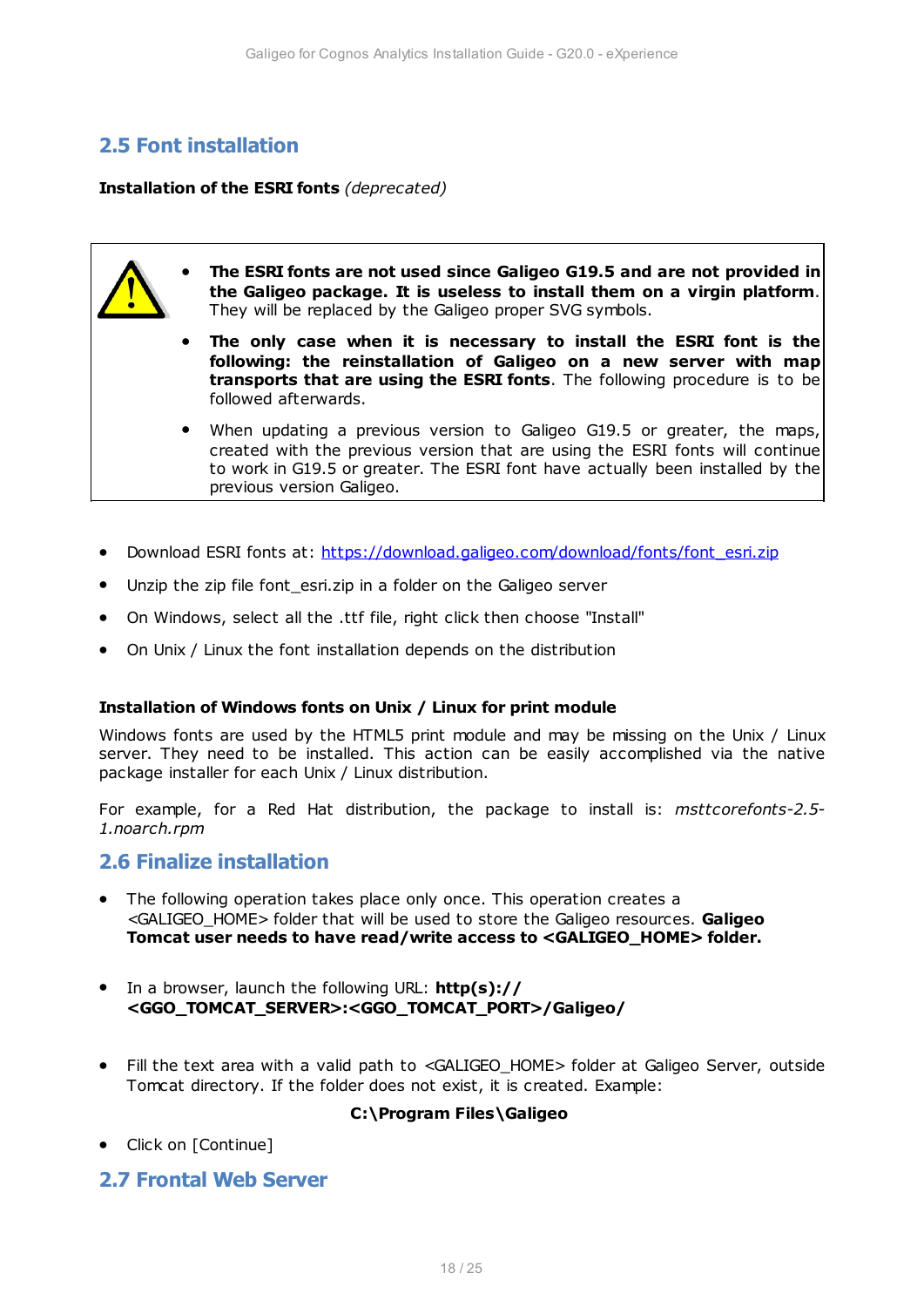If Cognos Analytics portal is accessed from client web browsers trough a frontal web server, you may want that Galigeo web application is also accessed trough this frontal web server.

In such case, Galigeo frontal URL must be declared in [Galigeo Manager](#page-22-0) console > "Proxy" Menu > "External URL" parameter.



**For example**, if Cognos portal client URL is:

#### **http://my.organization.com/bi**

Then Galigeo client URL could be:

#### **http://my.organization.com/Galigeo**

that must be declared in [Galigeo Manager](#page-22-0) console > "Proxy" Menu > "External URL" parameter



**Chrome 84 or greater**. If Cognos Analytics portal is accessed from client, trough a frontal web server, using Chrome 84 or greater, it is then necessary that Galigeo web application is also accessed trough this frontal web server. If not, some Galigeo features - map authoring map print, georeports - could be blocked for cross-domain security reasons.

## <span id="page-18-0"></span>**2.8 Cluster deployment**

Galigeo can be deployed in a cluster of Tomcat servers that are visible through a unique frontal web server in charge of load balancing and fail-over.



**The Territory Management tool, that needs a separate license, does not support cluster deployment.**

In a cluster deployment, there is:

- · **One Galigeo.war webapp per Tomcat Server**
	- · **A unique <GALIGEO\_HOME> directory shared between all Galigeo webapps.**
		- o This can be done, for example, by mounting the same Network Drive, for example "Z:", on each server
		- o The path to <GALIGEO\_HOME> directory must be the same on each server. *Example*: Z:\applications\Galigeo

#### **Installation / configuration steps are detailed below:**

**NB:** We describe below the sharing of a unique <GALIGEO\_HOME> directory between all Galigeo webapps by mounting the same Network Drive on each server. This are other ways to do this sharing by using, for example, symbolic links.

- · **0 Prerequisites: on each Tomcat server there is a mount of the same Network Drive,** referencing the same network server.
	- o *Example*: **the network drive "Z:" referencing** the same network path, **\ \<NAS\_SERVER>\**
- · **1 A standard installation is done on each Tomcat server** see paragraphs 2.2 to 2.5 above - **with a point of attention when finalizing the installation,** see paragraph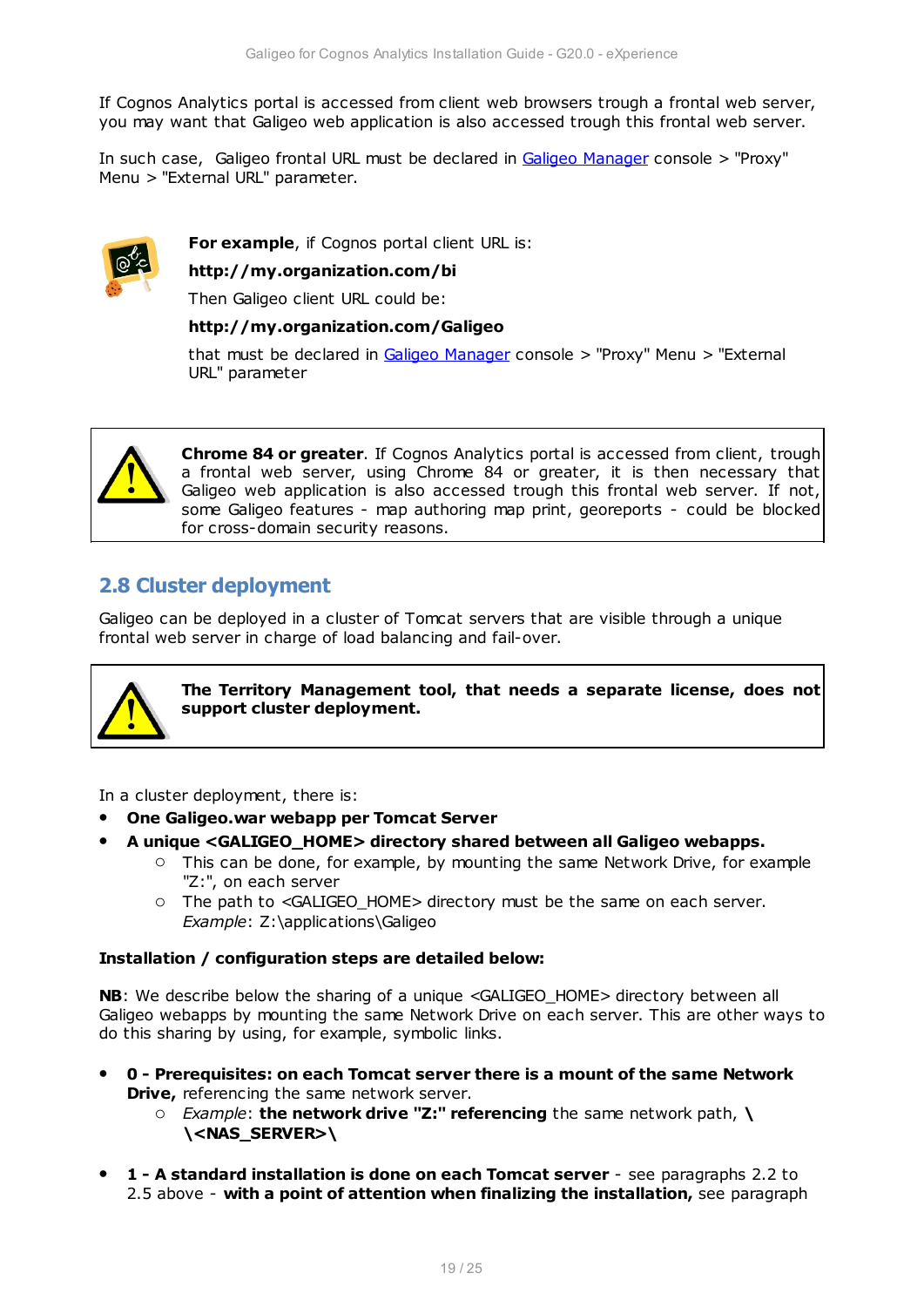#### ["2.5 Finalize installation](#page-17-1)":

- o **On each Tomcat server the same <GALIGEO\_HOME> directory is defined using the network Drive**.
- o *Example*: On each Tomcat server, the path to <GALIGEO\_HOME> directory is defined to "Z:\applications\Galigeo"
- o *Remark*: the "real" network path corresponding to the above path is "\ \<NAS\_SERVER>\applications\Galigeo"
- · **2 Declare Galigeo client / frontal URL in Galigeo Manager**: see paragraph ["2.6](#page-17-2) [Frontal Web Server"](#page-17-2).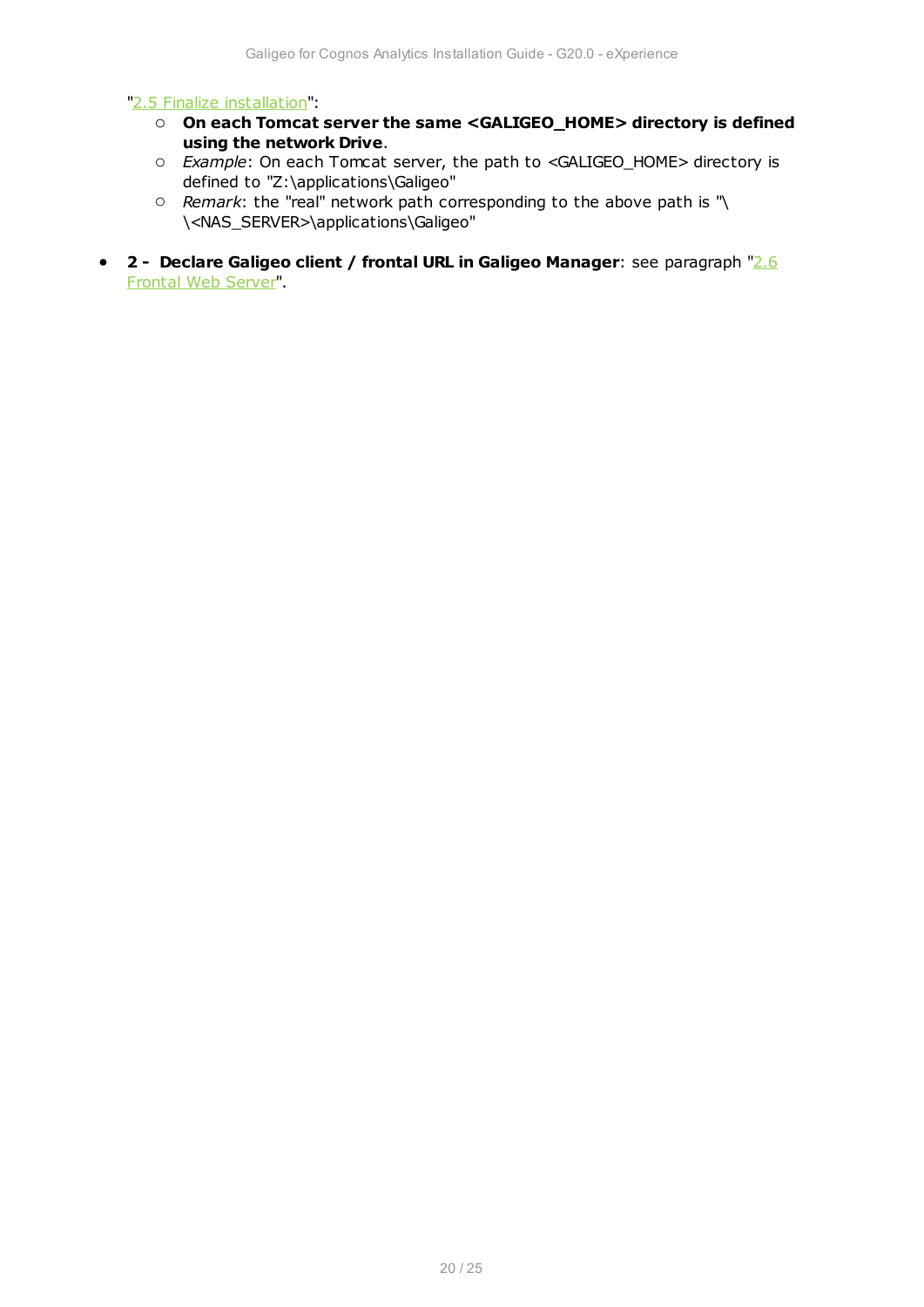# <span id="page-20-0"></span>**Chapter 3: Update an existing installation**

#### **The procedure takes place on the Galigeo server**.

A Galigeo webapp is already deployed in the Galigeo Tomcat.

**<GGO\_TOMCAT\_HOME>** is the root directory of Tomcat Server.



**Example** of **<GGO\_TOMCAT\_HOME>** : Windows: **D:\products\tomcat**

- · Stop Galigeo Tomcat service
- · Go to **<GALIGEO\_HOME>/config** (ex: D:\products\galigeo\config), and **inactivate current config.json file by renaming it config.json.old**, for example. The new config.json file is automatically generated on the first display of a G18 map. If the old file has been customized (ex: custom basemaps), the customization has to be transferred to the new file
- · Go to **<GGO\_TOMCAT\_HOME>/webapps** (ex: D:\products\tomcat\webapps\), **delete** or **move** in a backup directory outside tomcat the following elements:
	- o **Galigeo** folder
	- o **Galigeo.war** file
- · Copy the new **Galigeo.war webapp** to **<GGO\_TOMCAT\_HOME>/webapps**
- · **Empty Tomcat cache**: go to **<GGO\_TOMCAT\_HOME>/work/Catalina/localhost/** and remove **Galigeo** folder
- · Restart Galigeo Tomcat service.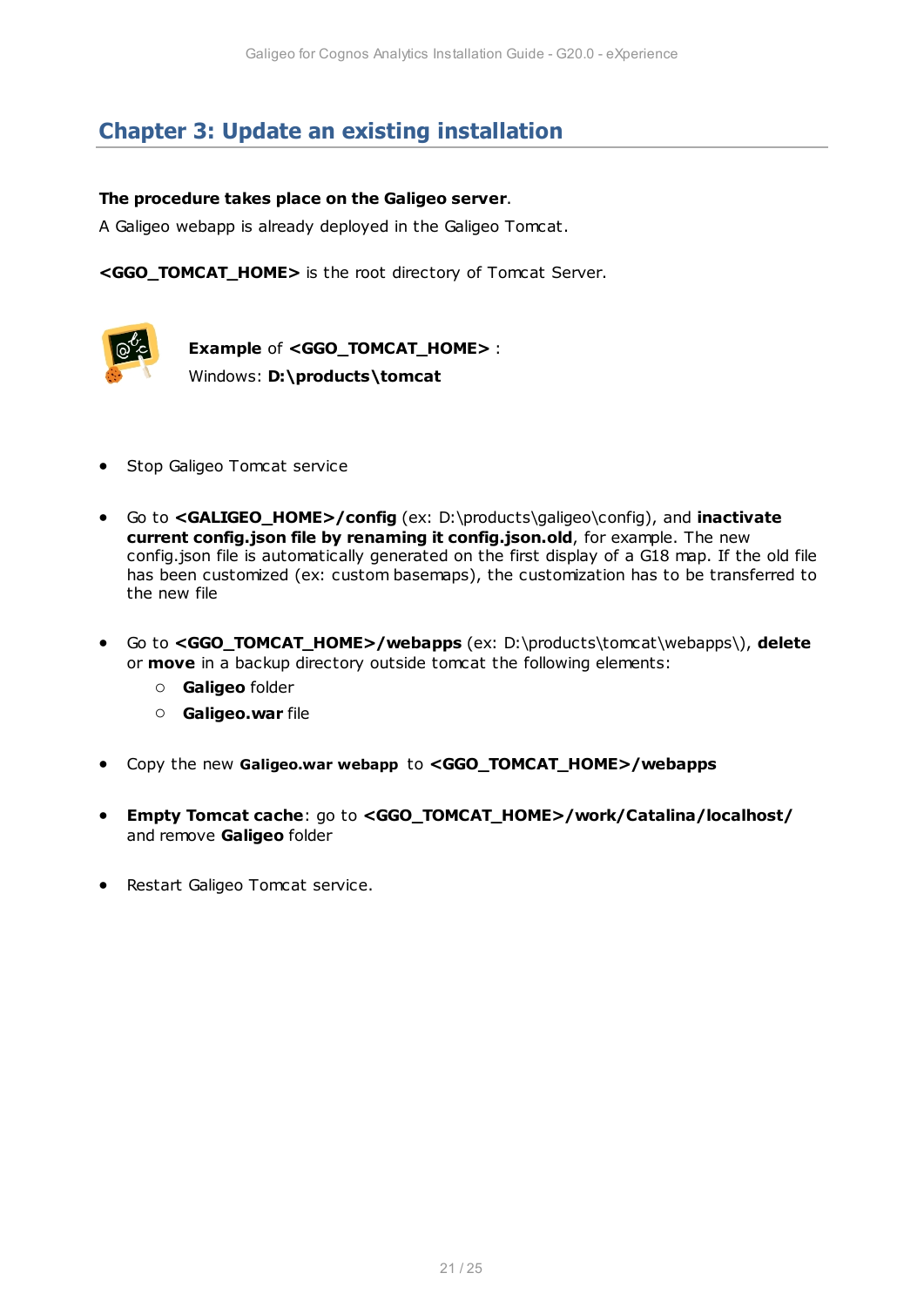# <span id="page-21-0"></span>**Chapter 4: Uninstall Galigeo**

**The procedure takes place on Galigeo Sever**.

<**GALIGEO\_HOME>** is the Galigeo installation directory.



**Example** of <**GALIGEO\_HOME>** : Windows: **D:\products\galigeo** Unix / Linux : **/products/galigeo**

**<GGO\_TOMCAT\_HOME>** is the root directory of Galigeo Tomcat Server.



**Example** of **<GGO\_TOMCAT\_HOME>** : Windows: **D:\products\tomcat**

- · Stop Galigeo Tomcat service
- · **Backup** <**GALIGEO\_HOME> directory and all its content**
- · Delete <**GALIGEO\_HOME>** directory
- · Go to **<GGO\_TOMCAT\_HOME>/webapps** (ex: D:\product\tomcat\webapps\), **delete** the following elements:
	- o **Galigeo** folder
	- o **Galigeo.war** file
- · **Empty Tomcat cache**: remove the directory **Galigeo** located at **<GGO\_TOMCAT\_HOME>/work/Catalina/localhost**
- · Restart Galigeo Tomcat Service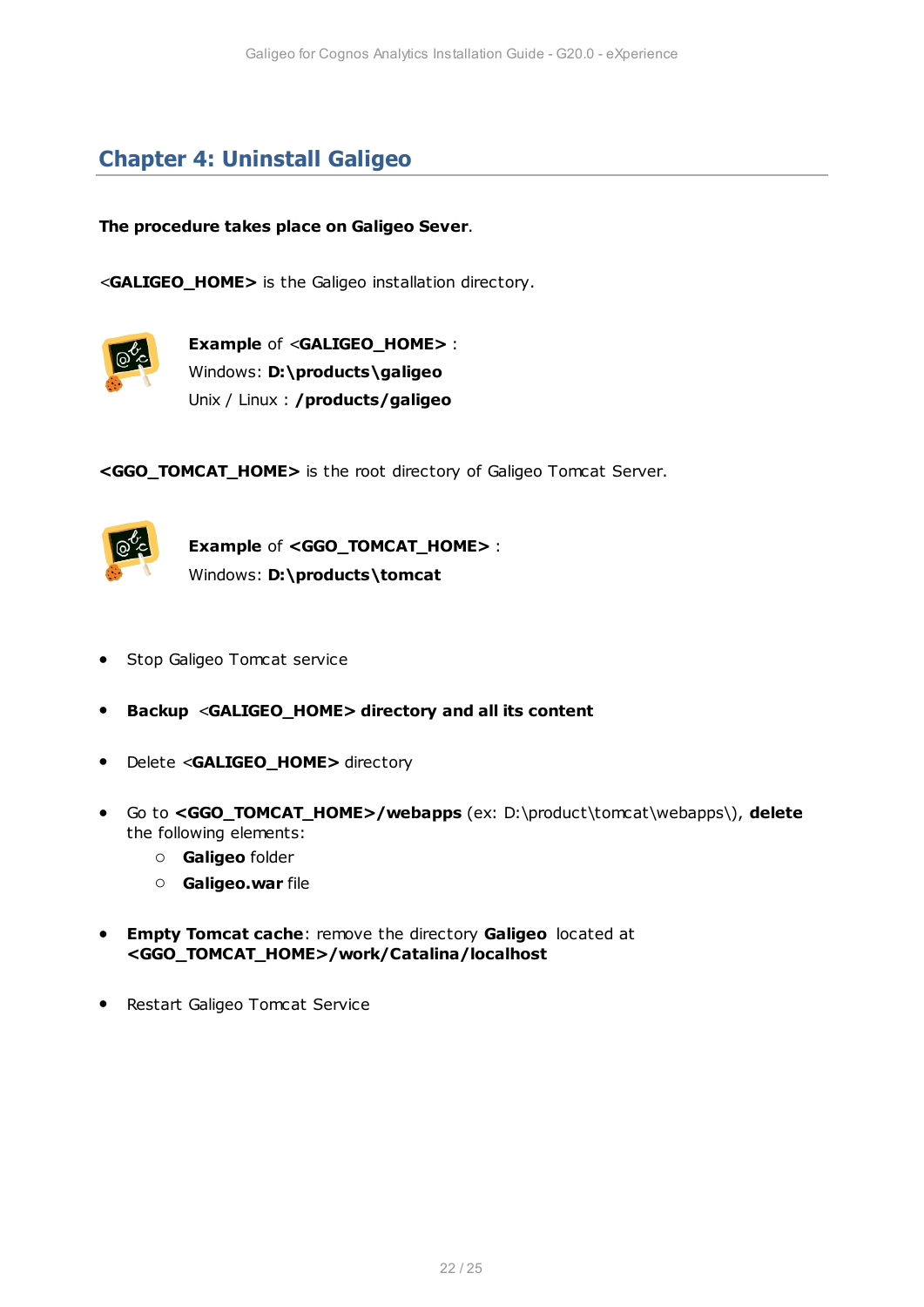# <span id="page-22-0"></span>**Chapter 5: Galigeo Manager**

Managing Galigeo application ; users, geographical data catalog, license, etc ; is done in Galigeo Manager web administration console. A full description of these steps is found in "Chapter 2 - Galigeo Manager" of the user guide.

Galigeo Manager URL is the following:

#### **http://<GGO\_TOMCAT\_SERVER>:<GGO\_TOMCAT\_PORT>/Galigeo/**



**http://ggo-srv:8080/Galigeo/**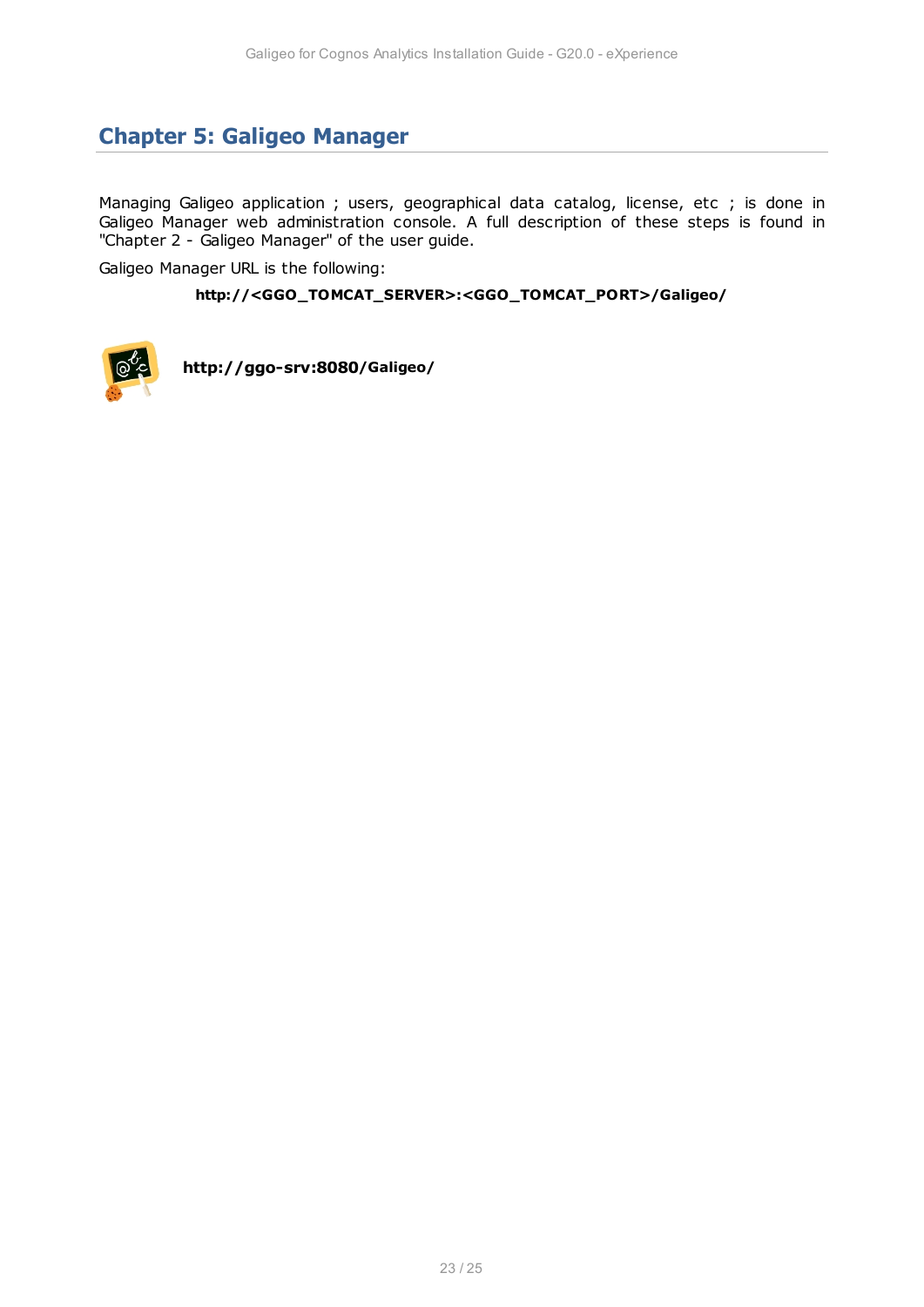# <span id="page-23-0"></span>**Chapter 6: Insert Maps In Cognos Reports**

The steps to insert Galigeo Maps in Cognos Reports, using Cognos Custom Control Tool, is found in the UserGuide.Galigeo4eXperience\_G1x\_en > Chapter 3: Map Reports.

## <span id="page-23-1"></span>**Chapter 6 : Annexes**

In this chapter:

[Backup of Galigeo Home](#page-24-0)